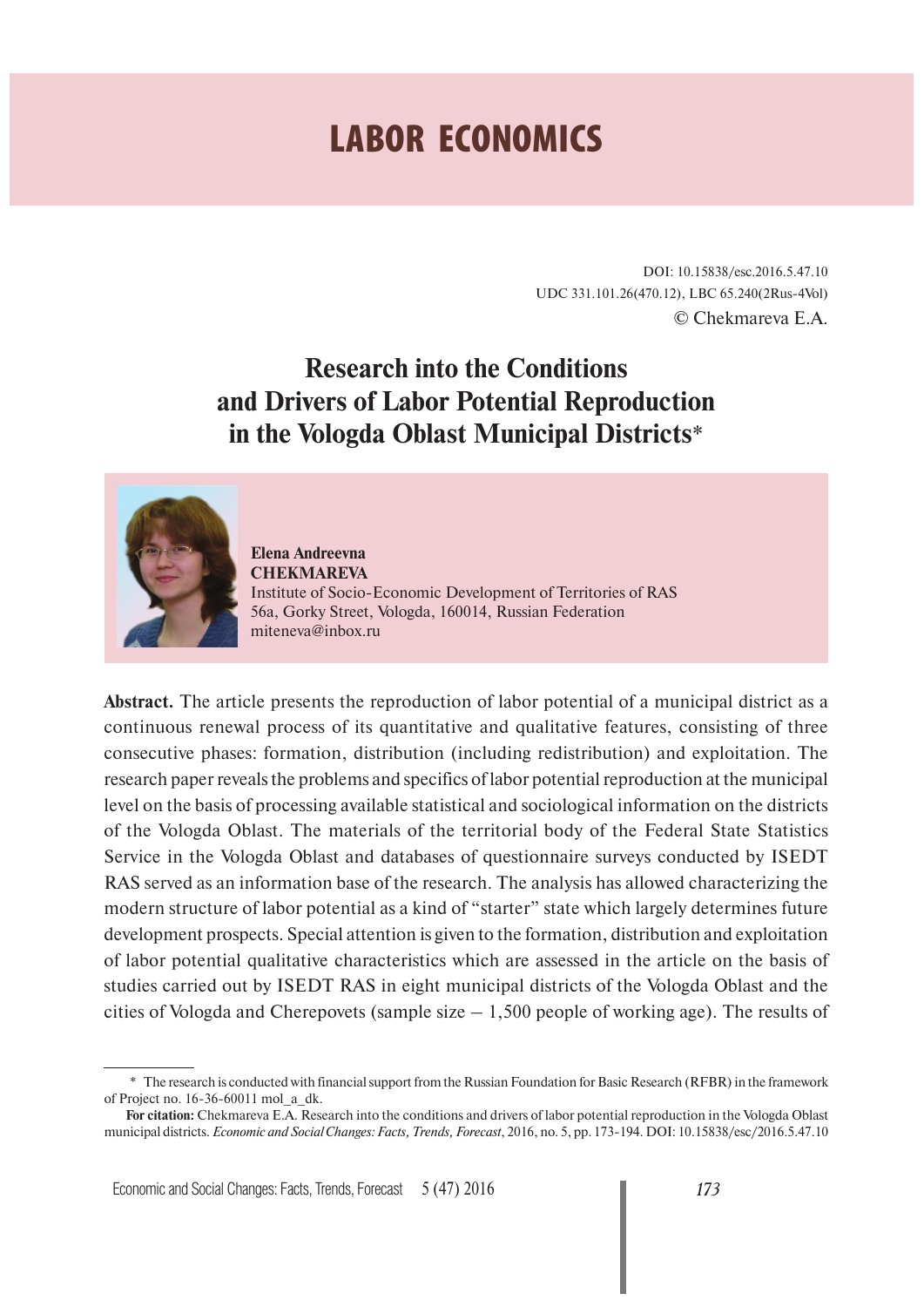questionnaire databases' processing with the use of a special technique help calculate physical and mental component summaries of the working age population, indices of cognitive potential, creativity, communication skills, cultural and moral levels, and the need for achievement. The study shows that the structure of labor potential and the tendencies of its reproduction in the Vologda Oblast municipal districts are extremely poor. Since 2000, working age population in half of the districts reduced by more than a quarter. There is no complete recovery and renewal of the functioning labor potential: contracted reproduction is observed. The peculiarity of labor potential reproduction in the Vologda Oblast municipal districts is a substantial differentiation based on age structure and rates of change working age population. This, along with the decline in labor potential, the reduction of creative potential and a significant gap between the actual level of development of the qualities of working age population and job requirements become the main issues of labor potential reproduction.

**Key words:** labor potential, reproduction, formation, distribution, exploitation, municipal district.

Labor potential is the main driving force of social and economic development of territories. According to the opinion of the global scientific community, including *M.S. Toksanbaeva*, a leading domestic expert on labor potential reproduction in modern Russia, "the value of human factor in the economy will increase intensively" [13, p. 3]. Recognition of the role of the human factor in economic development led to the emergence of one of the most important ideas in modern labor economics, according to *D. Acemoglu*, – the understanding of the set of skills and abilities of employees as a special form of capital [16, p. 3] and the introduction of the term "human capital" into scientific practice. The development of this idea in the foreign scientific literature formed a generally accepted approach that considers potential employment opportunities of the population in light of increasing

production in the framework of the human capital theory, the foundations of which were laid in the works of American economists *T. Schultz* [20] and *G. Becker* [17] more than 50 years ago. In fact, the human capital theory consider workers abilities as a specific item that could be "bought and sold": knowledge, skills and abilities can be "bought" by investing in education [19], and then "sold" at a profit by finding a high-paid job [18]. This understanding of working man was alien to the Soviet economic science, which, in our opinion, is connected not only with the administrative-command economic system that existed in Russia in the period of formation of the human capital theory, but also with specifics of the Russian mentality [1]. As a result, the Russian economic thought went a slightly different way, and "in order to characterize a personal production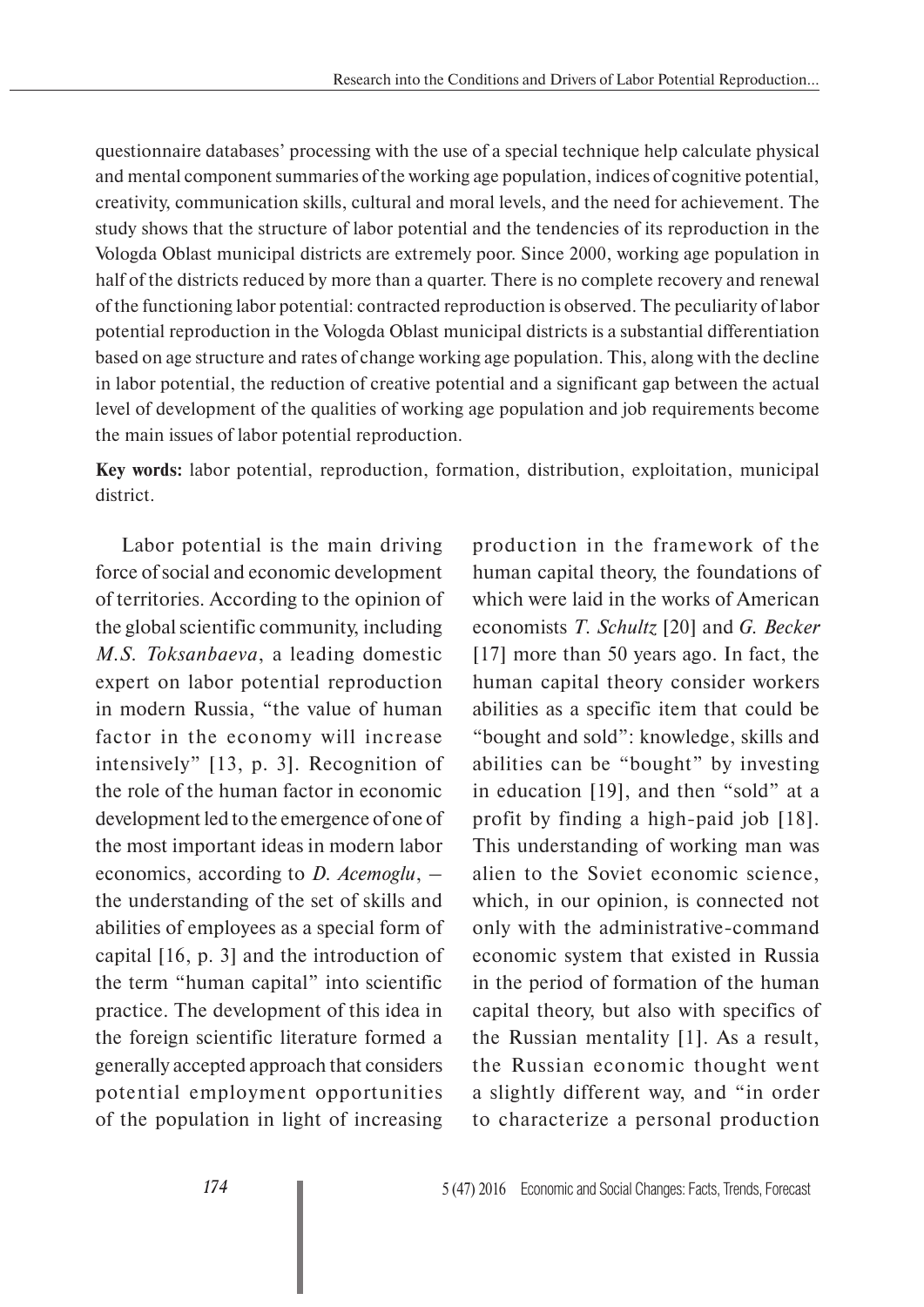factor in a multidimensional expression" [9, p. 5] *A.S. Pankratov* proposed the concept of "labor potential".

In modern conditions, as *M.S. Toksanbaeva* notes, "paramount theoretical and practical importance is attached to the knowledge about qualitative and quantitative characteristics of labor potential, to the study of level and drivers of its effective reproduction. They (...) help find out what generated the changes (...) and, accordingly, what aspects of reproduction of labor potential require special attention and adjustment" [13, p. 3]. However, as we see, the analysis of labor potential reproduction is necessary to start from the municipal level, since the presentation of statistics in aggregate form in the context of regions, and real problems of labor potential reproduction in rural areas are smoothed out by the success of development of large cities. The problem outlined, along with the recognition of sustainable development of rural areas as one of the most important strategic goal of the state policy in the Russian Federation [5] and lack of scientific support for the question, determines the relevance of the study of labor potential reproduction at the municipal level. It should be understood that people live not in the region in general, but in a particular municipality, which has its own features and problems that shape a specific environment for labor potential reproduction.

In addition, we fully agree with *A.S. Marshalova* and *A.S. Novoselov* who state that "one of the problems of municipal management consists in the absence of a clear system for managing reproduction processes" [7, p. 171]. Therefore, we believe that the study of the problems and features of reproduction of labor potential in municipalities is of particular relevance and significance in practice, because it can become a good basis for the development of a scientifically sound system for managing reproduction processes at the municipal level.

The purpose of the present study is to identify main problems and features of formation, distribution and use of labor potential at the municipal level on the basis of processing available statistical and sociological information on the Vologda Oblast districts. To achieve this goal, the following objectives have been achieved: current structure of labor potential was studied as a kind of "initial" status, which determines future development prospects; main problems and features of individual phases of labor potential reproduction in the Vologda Oblast municipal districts were revealed.

Materials of the territorial office of the Federal State Statistics Service in the Vologda Oblast, and databases of questionnaire surveys carried out by ISEDT RAS served as the information basis for the research. The analyzed period is 2000–2015.

The present paper considers labor potential reproduction in a municipal district as a continuing process of renewal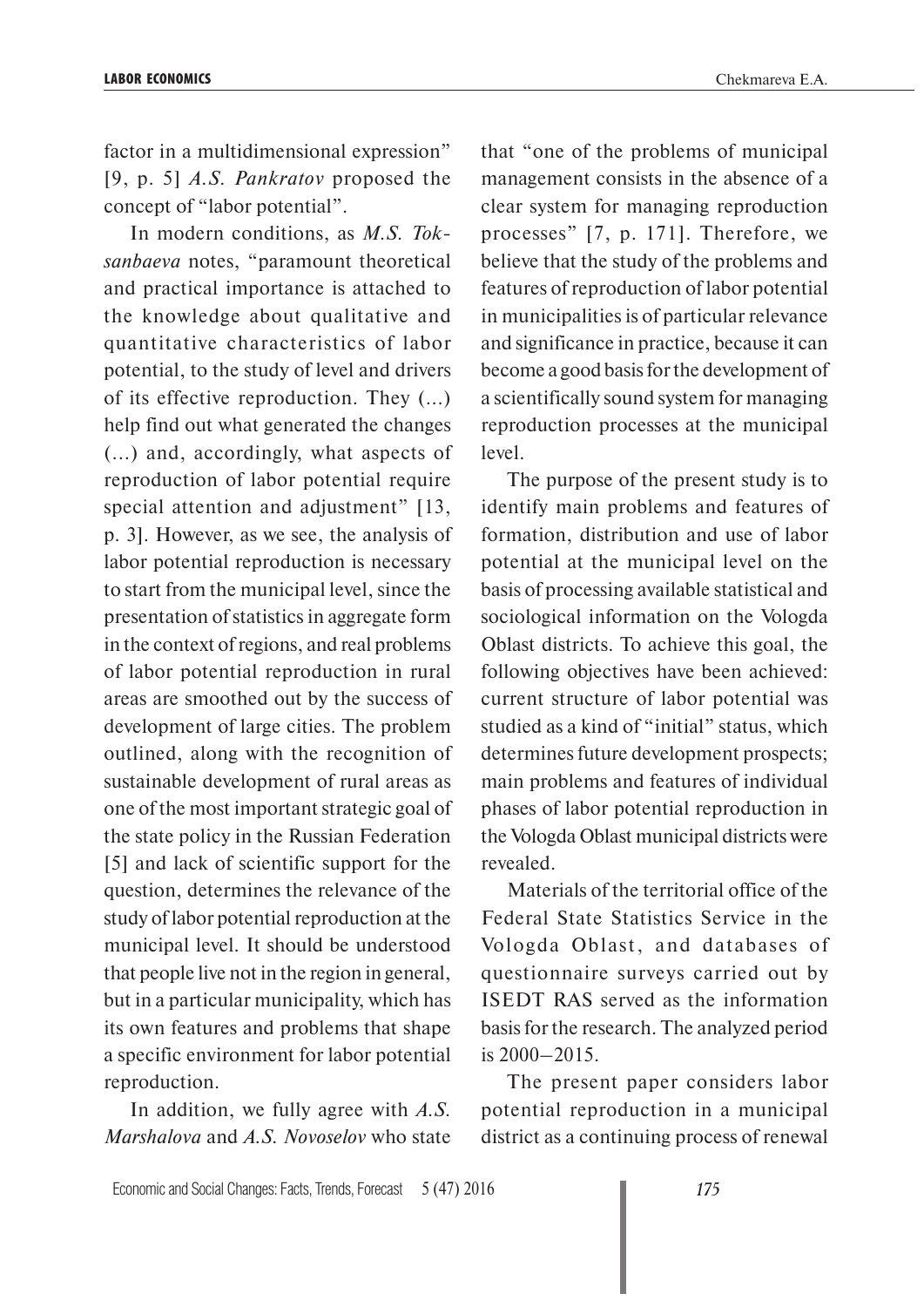of its quantitative and qualitative features, consisting of three consecutive phases: formation, distribution (including redistribution) and use. The labor potential of the territory is understood as a "generalized characteristic of the measure and quality of the set of abilities to work:" [8, p. 14], which is assessed quantitatively by the size of working age population and qualitatively – by level of development of qualitative characteristics of working age population. This corresponds to an integrated economic approach to the interpretation of this term [6].

In general, when analyzing the reproduction of labor potential, we follow the approach of *A.S. Pankratov*, according to which "the division of the overall process of labor potential reproduction into a series of independent phases allows us to study them in more detail and systematize those economic relations that are characteristic of the reproductive phase, and only then to synthesize inferences and theoretically substantiate directions for improving the reproductive process as a whole" [9, p. 16]. For this reason, next, we consider individual phases of labor potential reproduction in the Vologda Oblast municipal districts step by step.

It should be noted that we do not aim to carry out a comprehensive analysis of reproduction processes. In particular, some aspects of formation, distribution and use of labor potential are deliberately omitted from consideration. For example,

the paper does not describe birth rate dynamics, because today's babies will enter into working age only 16 years later. However, the birth rate is taken into account when constructing demographic forecasts.

**Formation of labor potential.** Main quantitative and qualitative characteristics of labor potential are built up in the phase of its formation. Note that the principles of formation of labor potential are the same for any district, but the conditions are different depending on the territorialgeographical, historical, economic, demographic, social and other factors [9, p. 16]. However, despite the abundance of drivers of labor potential formation, it is the demographic development of the municipality that has the greatest influence on its quantitative characteristics.

Currently, demographic development in the majority of municipal districts comprising the Vologda Oblast is characterized by a decline in the total population. The increase in the number of residents is observed only in Vologodsky District. So, between 2000 and 2015, the total population increased by 1% from 51,296 to 51,930 people *(Tab. 1)*. For comparison, over the same period, the number of inhabitants of Vologda increased by 4%, of Cherepovets  $-1\%$  and reached 319 and 318 thousand, respectively. During this period, the population of Vashkinsky District decreased by almost a third (31%). Similar extent of population decline was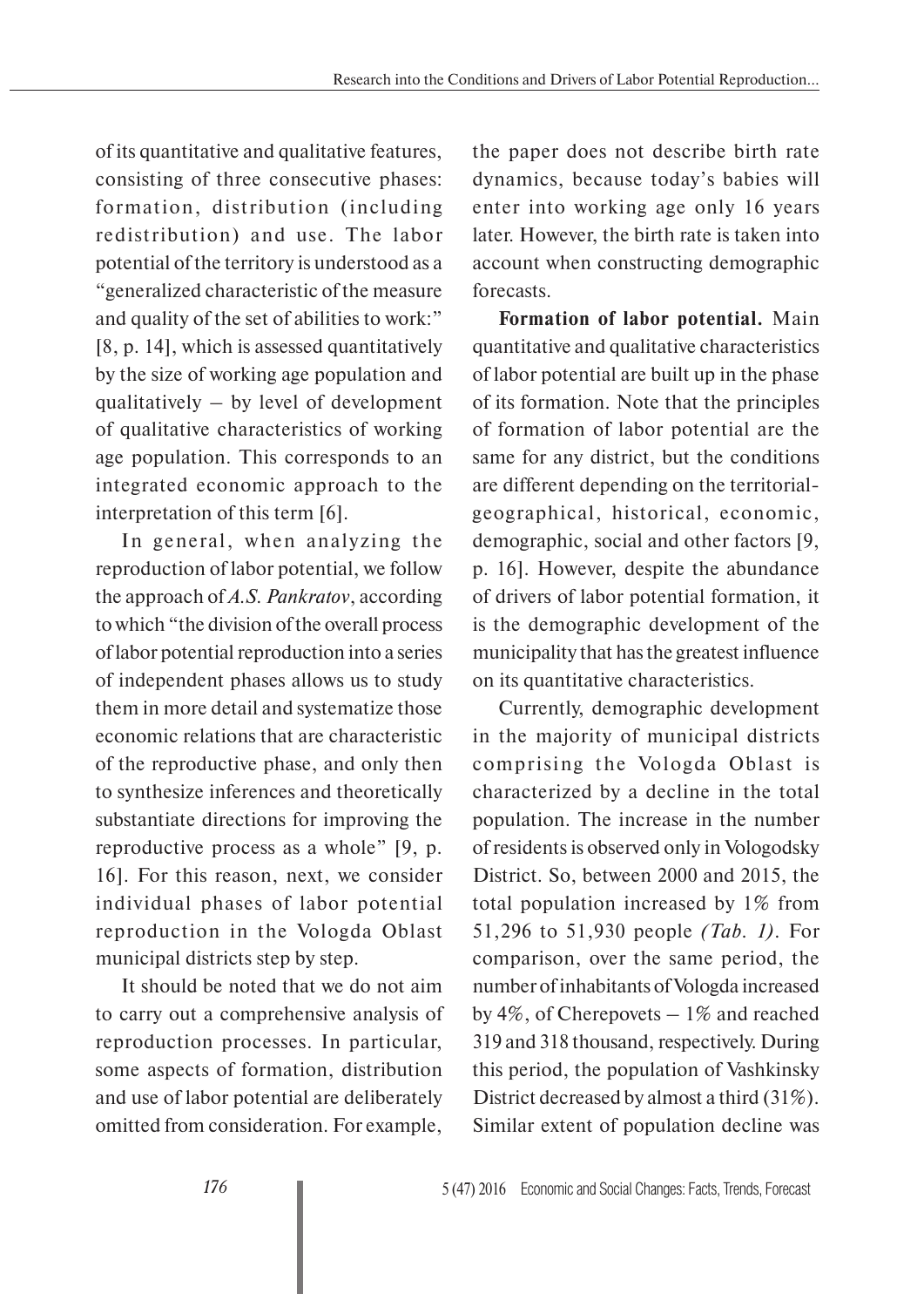|                      |        |                          |                 |        |                | Working age population in total population |      |      |                 |           |
|----------------------|--------|--------------------------|-----------------|--------|----------------|--------------------------------------------|------|------|-----------------|-----------|
| Municipal district / |        | Total population, people |                 |        | Number, people |                                            |      |      | Share, %        |           |
| urban district       | 2000   | 2015                     | <b>Dynamics</b> | 2000   | 2015           | <b>Dynamics</b>                            | 2000 | 2015 | <b>Dynamics</b> |           |
|                      |        |                          |                 |        |                |                                            |      |      | absolute        | relative. |
| Vologodsky           | 51296  | 51930                    | $+1%$           | 29656  | 30119          | $+2%$                                      | 57.8 | 58.0 | $+0.2 p.p.$     | $+0.3%$   |
| Vologda              | 307182 | 319408                   | $+4%$           | 192291 | 192544         | 0%                                         | 62.6 | 60.3 | $-2.3 p.p.$     | $-3.7%$   |
| Cherepovetsky        | 41992  | 40000                    | $-5%$           | 22406  | 21612          | $-4%$                                      | 53.4 | 54.0 | $+0.6 p.p.$     | $+1.3%$   |
| Cherepovets          | 315422 | 318107                   | $+1%$           | 196588 | 188938         | $-4%$                                      | 62.3 | 59.4 | $-2.9 p.p.$     | $-4.7%$   |
| Sheksninsky          | 35856  | 33211                    | $-7%$           | 21666  | 19521          | $-10%$                                     | 60.4 | 58.8 | $-1.6 p.p.$     | $-2.7%$   |
| Totemsky             | 26890  | 23083                    | $-14%$          | 15004  | 12960          | $-14%$                                     | 55.8 | 56.1 | $+0.3 p.p.$     | $+0.6%$   |
| Sokolsky             | 60503  | 49735                    | $-18%$          | 33707  | 27640          | $-18%$                                     | 55.7 | 55.6 | $-0.1 p.p.$     | $-0.2%$   |
| Kaduysky             | 19481  | 16997                    | $-13%$          | 11104  | 9104           | $-18%$                                     | 57.0 | 53.6 | $-3.4 p.p.$     | $-6.0%$   |
| Nikolsky             | 27506  | 20571                    | $-25%$          | 14082  | 11535          | $-18%$                                     | 51.2 | 56.1 | $+4.9 p.p.$     | $+9.5%$   |
| Vozhegodsky          | 19573  | 15218                    | $-22%$          | 10312  | 8205           | $-20%$                                     | 52.7 | 53.9 | $+1.2 p.p.$     | $+2.3%$   |
| Syamzhensky          | 10620  | 8344                     | $-21%$          | 5626   | 4402           | $-22%$                                     | 53.0 | 52.8 | $-0.2 p.p.$     | $-0.4%$   |
| Babushkinsky         | 15775  | 12064                    | $-24%$          | 8484   | 6469           | $-24%$                                     | 53.8 | 53.6 | $-0.2 p.p.$     | $-0.3%$   |
| Gryazovetsky         | 43264  | 33580                    | $-22%$          | 24309  | 18507          | $-24%$                                     | 56.2 | 55.1 | $-1.1 p.p.$     | $-1.9%$   |
| Verkhovazhsky        | 16653  | 13133                    | $-21%$          | 8936   | 6772           | $-24%$                                     | 53.7 | 51.6 | $-2.1 p.p.$     | $-3.9%$   |
| Ustyuzhensky         | 22553  | 17523                    | $-22%$          | 12243  | 9264           | $-24%$                                     | 54.3 | 52.9 | $-1.4 p.p.$     | $-2.6%$   |
| Kichm.-Gorodetsky    | 23280  | 16616                    | $-29%$          | 11759  | 8875           | $-25%$                                     | 50.5 | 53.4 | $+2.9 p.p.$     | $+5.7%$   |
| Velikoustyugsky      | 68823  | 55630                    | $-19%$          | 40321  | 30068          | $-25%$                                     | 58.6 | 54.0 | $-4.6 p.p.$     | $-7.7%$   |
| Ust-Kubinsky         | 9703   | 7912                     | $-18%$          | 5243   | 3856           | $-26%$                                     | 54.0 | 48.7 | $-5.3 p.p.$     | $-9.8%$   |
| Chagodoshchensky     | 16230  | 12823                    | $-21%$          | 8799   | 6462           | $-27%$                                     | 54.2 | 50.4 | $-3.8 p.p.$     | $-7.0%$   |
| Nyuksensky           | 12048  | 8944                     | $-26%$          | 6455   | 4669           | $-28%$                                     | 53.6 | 52.2 | $-1.4 p.p.$     | $-2.6%$   |
| Kirillovsky          | 19223  | 15223                    | $-21%$          | 10472  | 7465           | $-29%$                                     | 54.5 | 49.0 | $-5.5 p.p.$     | $-10.0%$  |
| Vytegorsky           | 32894  | 25302                    | $-23%$          | 18193  | 12958          | $-29%$                                     | 55.3 | 51.2 | $-4.1 p.p.$     | $-7.4%$   |
| Tarnogsky            | 15820  | 11795                    | $-25%$          | 8449   | 6002           | $-29%$                                     | 53.4 | 50.9 | $-2.5 p.p.$     | $-4.7%$   |
| Babaevsky            | 25964  | 20150                    | $-22%$          | 14312  | 10106          | $-29%$                                     | 55.1 | 50.2 | $-4.9 p.p.$     | $-9.0%$   |
| Mezhdurechensky      | 7858   | 5716                     | $-27%$          | 4153   | 2880           | $-31%$                                     | 52.9 | 50.4 | $-2.5 p.p.$     | $-4.7%$   |
| Kharovsky            | 21623  | 15041                    | $-30%$          | 11268  | 7353           | $-35%$                                     | 52.1 | 48.9 | $-3.2 p.p.$     | $-6.2%$   |
| Belozersky           | 22642  | 15752                    | $-30%$          | 11986  | 7745           | $-35%$                                     | 52.9 | 49.2 | $+3.7 p.p.$     | $-7.1%$   |
| Vashkinsky           | 10469  | 7202                     | $-31%$          | 5769   | 3388           | $-41%$                                     | 55.1 | 47.0 | $-8.1 p.p.$     | $-14.6%$  |

Table 1. Change in the number and share of working age population in municipal areas and urban districts of the Vologda Oblast in the period from early 2000 to early 2015

Note. Arranged according to the change in the number of working age population.

Sources: *Vozrastno-polovoi sostav naseleniya Vologodskoi oblasti v 2014 godu: stat. sbornik* [Age-sex composition of the population of the Vologda Oblast in 2014: statistics collection]. Vologdastat. Vologda, 2015. 97 p.; Vologdastat data; author's calculations.

observed in Belozersky (-30%), Kharovsky (-30%) and Kichmengsko-Gorodetsky (-29%) districts.

The decline in the total population was accompanied by a decline in working age population, the main quantitative characteristic of labor potential of the territory. The volume of labor potential is declining almost everywhere at a more rapid pace than the total population. So, in Vashkinsky District, the decline was 41%, in Belozersky and Kharovsky districts – 35%, in Mezhdurechensky District – 31%. In 15 years, half of the districts in the Vologda Oblast lost at least a quarter of their working age population.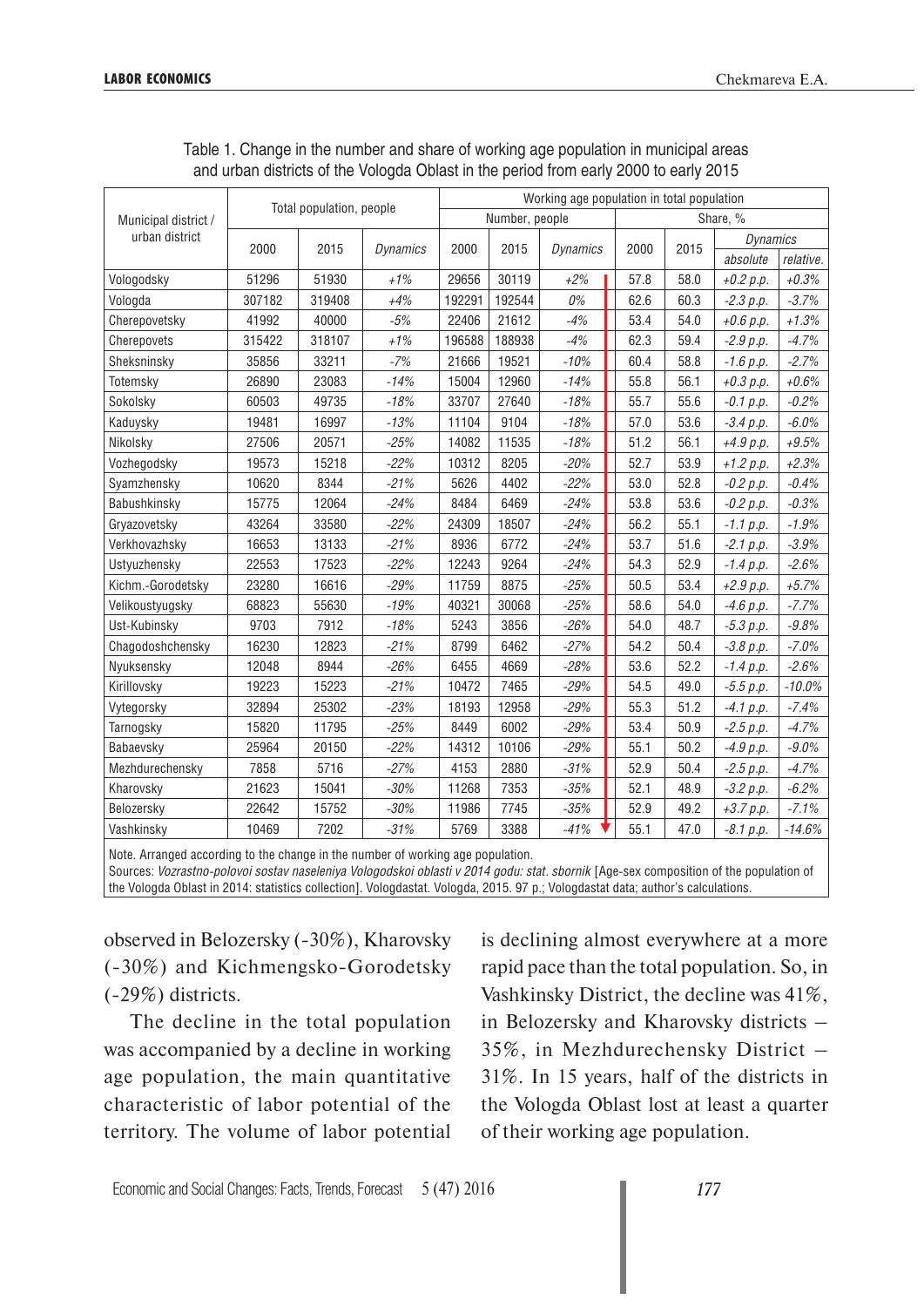| Vologda           | 17.6 |     | 60.3                |     | 22.1        |
|-------------------|------|-----|---------------------|-----|-------------|
| Cherepovets       | 18.1 |     | 59.4                |     | 22.5        |
| Sheksninsky       | 16.4 |     | 58.8                |     | 24.8        |
| Vologodsky        | 18.4 |     | 58.0                |     | 23.6        |
| Totemsky          | 18.7 |     | 56.1                |     | 25.1        |
| Nikolsky          | 21.3 |     | 56.1                |     | 22.7        |
| Sokolsky          | 18.4 |     | 55.6                |     | 26.0        |
| Gryazovetsky      | 19.3 |     | 55.1                |     | 25.6        |
| Velikoustyugsky   | 19.3 |     | 54.0                |     | 26.7        |
| Cherepovetsky     | 15.9 |     | 54.0                |     | 30.0        |
| Vozhegodsky       | 16.5 |     | 53.9                |     | 29.6        |
| Babushkinsky      | 20.4 |     | 53.6                |     | 25.9        |
| Kaduysky          | 17.2 |     | 53.6                |     | 29.2        |
| Kichm.-Gorodetsky | 19.3 |     | 53.4                |     | 27.3        |
| Ustyuzhensky      | 16.4 |     | 52.9                |     | 30.7        |
| Syamzhensky       | 18.7 |     | 52.8                |     | 28.5        |
| Nyuksensky        | 19.9 |     | 52.2                |     | 27.9        |
| Verkhovazhsky     | 21.4 |     | 51.6                |     | 27.1        |
| Vytegorsky        | 20.5 |     | 51.2                |     | 28.3        |
| Tarnogsky         | 20.4 |     | 50.9                |     | 28.7        |
| Chagodoshchensky  | 19.3 |     | 50.4                |     | 30.3        |
| Mezhdurechensky   | 18.7 |     | 50.4                |     | 30.9        |
| Babaevsky         | 19.5 |     | 50.2                |     | 30.4        |
| Belozersky        | 17.3 |     | 49.2                |     | 33.5        |
| Kirillovsky       | 17.6 |     | 49.0                |     | 33.4        |
| Kharovsky         | 17.3 |     | 48.9                |     | 33.8        |
| Ust-Kubinsky      | 17.7 |     | 48.7                |     | 33.5        |
| Vashkinsky        | 17.5 |     | 47.0                |     | 35.5        |
| 0%                |      | 20% | 40%                 | 60% | 80%<br>100% |
|                   |      |     | ■ under working age |     |             |
|                   |      |     | of working age      |     |             |
|                   |      |     | over working age    |     |             |
|                   |      |     |                     |     |             |

# Figure 1. Age structure of population in the Vologda Oblast municipal districts at the beginning of 2015

Note. Sorted in descending order of the share of working age population. Sources: *Vozrastno-polovoi sostav naseleniya Vologodskoi oblasti v 2014 godu*: *stat. sbornik* [Age-sex composition of the population of the Vologda Oblast in 2014: statistics collection]. Vologdastat. Vologda, 2015. 97 p.; author's calculations.

However, in some districts where demographic dynamics is negative (Nikolsky, Kichmengsko-Gorodetsky, Vozhegodsky, Cherepovetsky, Totemsky), the decline in total population was more rapid than the reduction in labor potential; as a result, the share of working age population in the total population in these

areas increased, which, in this case, can by no means be regarded as a positive change.

To date, age structure of the population is most unfavorable in Vashkinsky, Ust-Kubinsky, Kharovsky, Kirillovsky and Belozersky districts: in these territories, the share of working age population is less than half; that is, for each working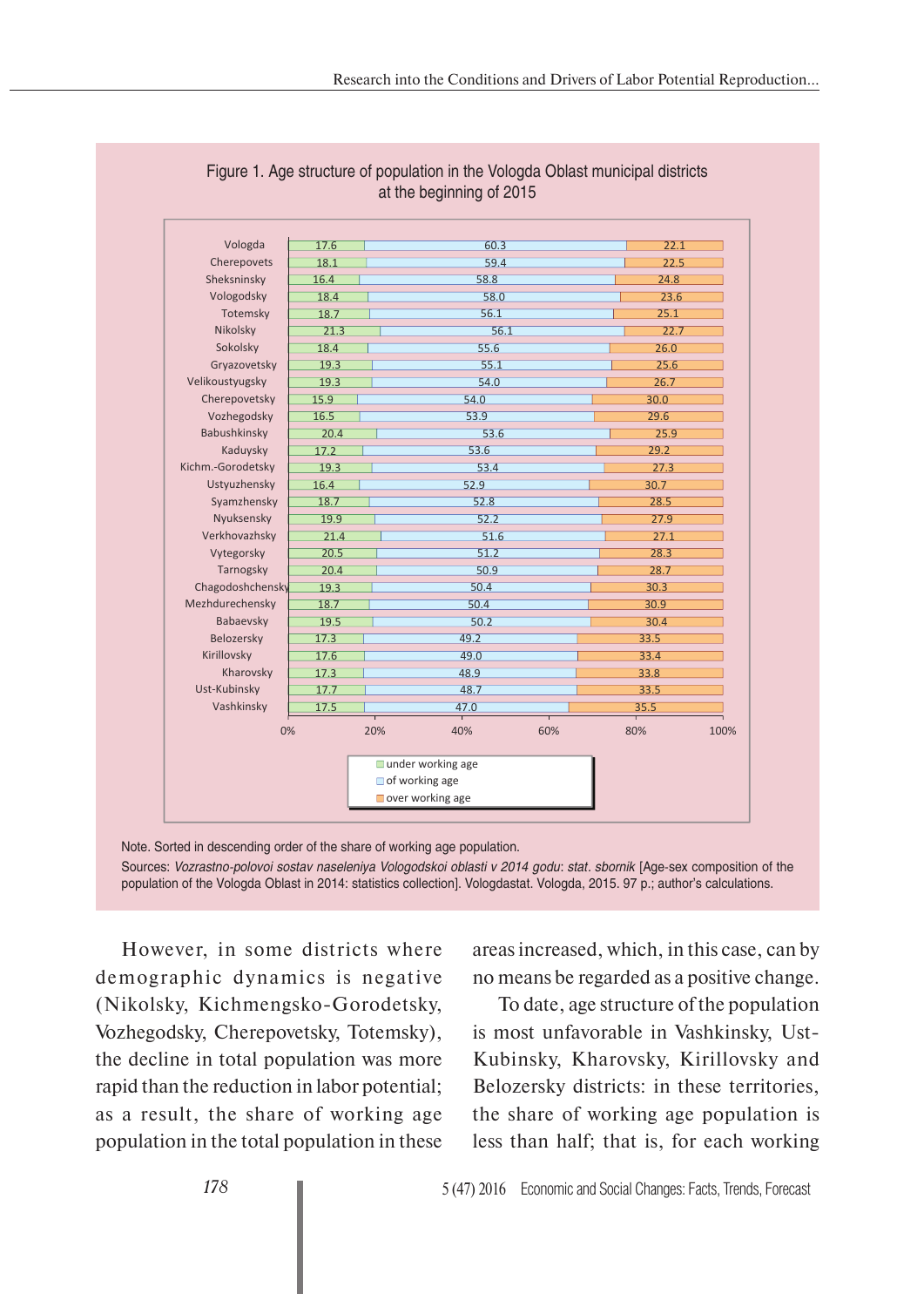| Municipal district / |           |           | Age, years |           |               |                    |
|----------------------|-----------|-----------|------------|-----------|---------------|--------------------|
| urban district       | $16 - 19$ | $20 - 29$ | $30 - 39$  | $40 - 49$ | 50 and older* | Average age, years |
| Vologda              | 6.9       | 29.9      | 28.4       | 19.0      | 15.8          | 35.2               |
| Cherepovets          | 6.4       | 24.7      | 29.7       | 22.2      | 17.0          | 36.4               |
| Vologodsky           | 5.7       | 24.6      | 27.0       | 22.0      | 20.7          | 37.3               |
| Velikoustyugsky      | 6.8       | 23.3      | 26.1       | 22.5      | 21.2          | 37.4               |
| Sokolsky             | 6.0       | 23.3      | 27.4       | 22.1      | 21.2          | 37.6               |
| Sheksninsky          | 4.5       | 23.3      | 29.5       | 22.6      | 20.2          | 37.7               |
| Ustyuzhensky         | 5.0       | 24.7      | 25.2       | 22.7      | 22.4          | 37.9               |
| Kaduysky             | 7.2       | 20.7      | 25.1       | 24.8      | 22.3          | 38.1               |
| Totemsky             | 7.6       | 21.0      | 24.5       | 22.1      | 24.7          | 38.1               |
| Cherepovetsky        | 4.7       | 23.4      | 26.6       | 21.7      | 23.5          | 38.2               |
| Gryazovetsky         | 6.4       | 20.1      | 25.6       | 24.7      | 23.2          | 38.5               |
| Vytegorsky           | 6.2       | 18.6      | 28.1       | 24.4      | 22.8          | 38.6               |
| Chagodoshchensky     | 4.7       | 16.6      | 29.8       | 24.9      | 24.0          | 39.4               |
| Vozhegodsky          | 5.1       | 21.0      | 22.8       | 23.8      | 27.3          | 39.4               |
| Babaevsky            | 4.0       | 17.9      | 28.2       | 24.5      | 25.4          | 39.6               |
| Nikolsky             | 6.2       | 16.0      | 21.1       | 29.2      | 27.4          | 40.2               |
| Kichm.-Gorodetsky    | 6.5       | 16.4      | 19.9       | 29.4      | 27.9          | 40.2               |
| Belozersky           | 6.1       | 17.2      | 20.7       | 25.9      | 30.0          | 40.4               |
| Kirillovsky          | 5.1       | 15.6      | 25.0       | 24.6      | 29.7          | 40.5               |
| Verkhovazhsky        | 5.9       | 14.3      | 24.3       | 26.3      | 29.1          | 40.5               |
| Tarnogsky            | 5.9       | 13.6      | 24.3       | 28.4      | 27.9          | 40.6               |
| Kharovsky            | 6.1       | 14.3      | 22.9       | 27.8      | 29.0          | 40.6               |
| Ust-Kubinsky         | 5.8       | 14.5      | 23.7       | 26.8      | 29.3          | 40.7               |
| Nyuksensky           | 6.0       | 14.1      | 23.6       | 27.2      | 29.0          | 40.7               |
| Mezhdurechensky      | 5.6       | 15.2      | 21.6       | 27.8      | 29.9          | 40.9               |
| Syamzhensky          | 4.5       | 15.4      | 23.2       | 26.7      | 30.3          | 41.0               |
| Babushkinsky         | 4.8       | 14.5      | 24.7       | 24.6      | 31.4          | 41.0               |
| Vashkinsky           | 4.9       | 10.1      | 24.2       | 27.8      | 33.0          | 42.2               |

Table 2. Age structure of working age population in municipal districts of the Vologda Oblast at the beginning of 2015, %

Note. Arranged according to the increase in average age. \*50–54 years – for women, 50–59 years – for men. Sources: *Vozrastno-polovoi sostav naseleniya Vologodskoi oblasti v 2014 godu: stat. sbornik* [Age-sex composition of the population of the Vologda Oblast in 2014: statistics collection]. Vologdastat. Vologda, 2015. 97 p.; author's calculations.

age person there is at least one person of unemployable age, and most of them are pensioners, who have already implemented their employment potential and cannot be considered as a reserve to replenish labor resources of the district *(Fig. 1)*.

The age structure of working age population arouses concerns. For instance, in Vashkinsky District, one-third of labor

potential is represented by persons 50 years of age and older, and they will soon retire *(Tab. 2)*. Moreover, in 15 out of 26 municipal districts in the Vologda Oblast, the proportion of persons of this age group exceeds 25%.

Annual losses of labor potential, associated with migration outflow and mortality of working age population, as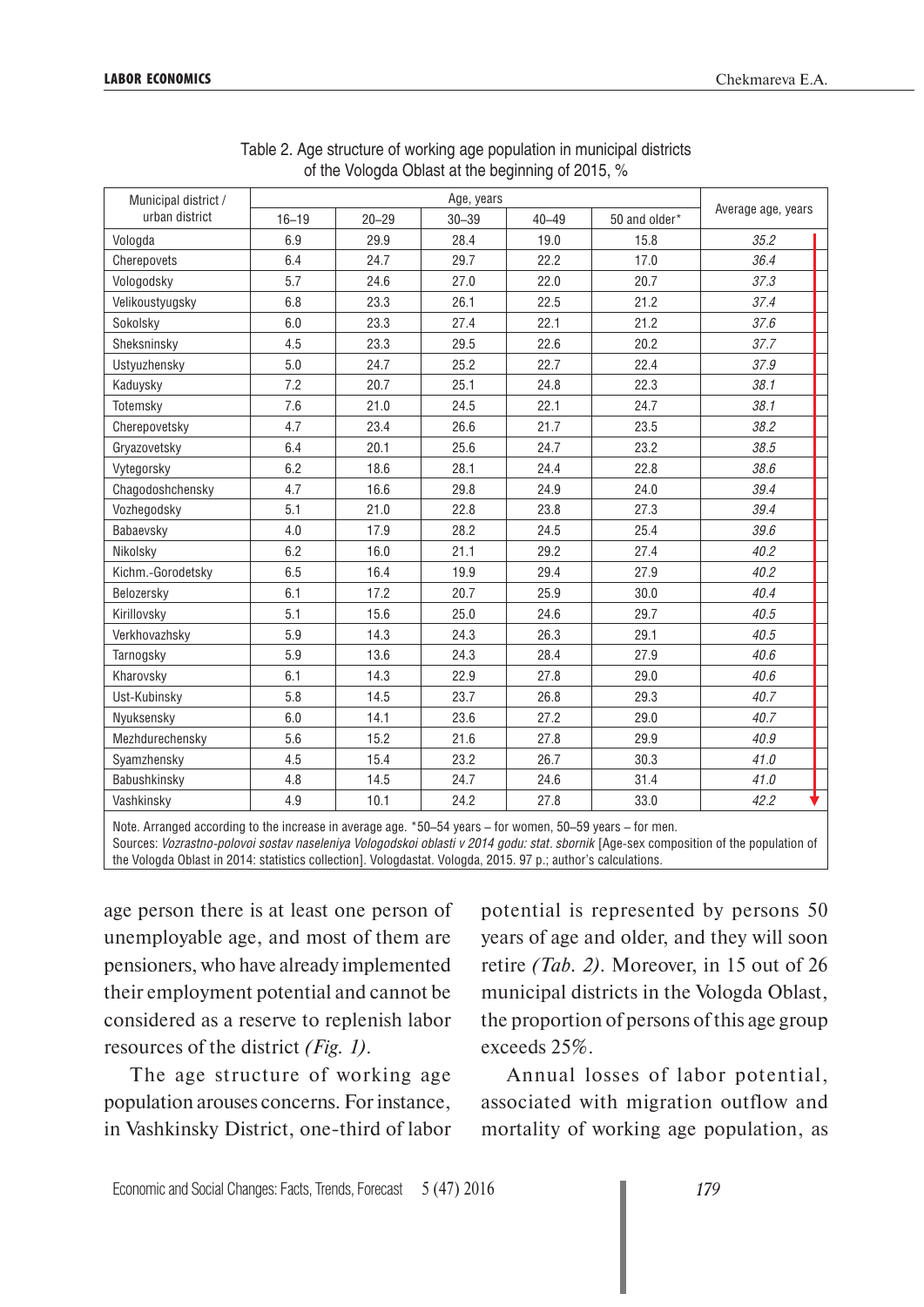|                                        | Replenishment of labor potential |                     |                             | Losses of labor potential |                      |         | <b>Balance</b> |  |
|----------------------------------------|----------------------------------|---------------------|-----------------------------|---------------------------|----------------------|---------|----------------|--|
| Municipal district /<br>urban district | Entered into<br>working age      | Migration<br>inflow | Lived beyond<br>working age | Died at<br>working age    | Migration<br>outflow | people  | $\% *$         |  |
| Vologodsky                             | 464                              | 1878                | 838                         | 168                       | 1388                 | $-52$   | $-0.2$         |  |
| Sheksninsky                            | 270                              | 1224                | 492                         | 127                       | 1067                 | $-192$  | $-1.0$         |  |
| Cherepovets                            | 2656                             | 4561                | 4461                        | 1079                      | 5073                 | $-3396$ | $-1.8$         |  |
| Vologda                                | 2375                             | 5500                | 4647                        | 860                       | 6327                 | $-3959$ | $-2.1$         |  |
| Kaduysky                               | 132                              | 615                 | 308                         | 61                        | 587                  | $-209$  | $-2.3$         |  |
| Babaevsky                              | 175                              | 626                 | 360                         | 89                        | 609                  | $-257$  | $-2.5$         |  |
| Ustyuzhensky                           | 118                              | 567                 | 315                         | 74                        | 545                  | $-249$  | $-2.7$         |  |
| Sokolsky                               | 434                              | 825                 | 851                         | 189                       | 980                  | $-761$  | $-2.8$         |  |
| Kirillovsky                            | 113                              | 498                 | 347                         | 57                        | 424                  | $-217$  | $-2.9$         |  |
| Velikoustyugsky                        | 585                              | 1268                | 933                         | 222                       | 1589                 | $-891$  | $-3.0$         |  |
| Cherepovetsky                          | 291                              | 910                 | 727                         | 130                       | 989                  | $-645$  | $-3.0$         |  |
| Totemsky                               | 211                              | 781                 | 453                         | 103                       | 834                  | $-398$  | $-3.1$         |  |
| Babushkinsky                           | 118                              | 264                 | 236                         | 55                        | 292                  | $-201$  | $-3.1$         |  |
| Verkhovazhsky                          | 117                              | 468                 | 267                         | 58                        | 471                  | $-211$  | $-3.1$         |  |
| Chagodoshchensky                       | 113                              | 199                 | 204                         | 55                        | 259                  | $-206$  | $-3.2$         |  |
| Mezhdurechensky                        | 63                               | 192                 | 121                         | 29                        | 197                  | $-92$   | $-3.2$         |  |
| Ust-Kubinsky                           | 70                               | 237                 | 170                         | 33                        | 228                  | $-124$  | $-3.2$         |  |
| Vytegorsky                             | 275                              | 503                 | 428                         | 133                       | 634                  | $-417$  | $-3.2$         |  |
| Kichm.-Gorodetsky                      | 162                              | 502                 | 302                         | 83                        | 568                  | $-289$  | $-3.3$         |  |
| Syamzhensky                            | 84                               | 237                 | 165                         | 48                        | 252                  | $-144$  | $-3.3$         |  |
| Tarnogsky                              | 117                              | 352                 | 222                         | 46                        | 398                  | $-197$  | $-3.3$         |  |
| Gryazovetsky                           | 363                              | 568                 | 629                         | 131                       | 786                  | $-615$  | $-3.3$         |  |
| Nikolsky                               | 215                              | 669                 | 368                         | 96                        | 807                  | $-387$  | $-3.4$         |  |
| Vozhegodsky                            | 153                              | 448                 | 362                         | 56                        | 522                  | $-339$  | $-4.1$         |  |
| Kharovsky                              | 138                              | 354                 | 315                         | 71                        | 416                  | $-310$  | $-4.2$         |  |
| Nyuksensky                             | 100                              | 218                 | 187                         | 35                        | 303                  | $-207$  | $-4.4$         |  |
| Belozersky                             | 160                              | 281                 | 342                         | 65                        | 380                  | $-346$  | $-4.5$         |  |
| Vashkinsky                             | 59                               | 148                 | 173                         | 35                        | 209                  | $-210$  | $-6.2$         |  |

#### Table 3. Assessment of changes in the number of working age population in municipal districts of the Vologda Oblast in 2015

\* Percentage of working age population at the beginning of the year.

Note. All persons who, at the beginning of the year, reached 15 years old are considered to be of working age in 2015; women and men who at the beginning of the year were 54 and 59 years old, respectively were considered to be out of working age during the year; the data are sorted according to the increase in the relative losses of labor potential.

Source: Vologdastat data on the age and sex composition of the population, age-specific migration and death rate.

well as their retirement, are not compensated by migratory inflow and by the small cohorts of adolescents who enter working age.

For example, in Vashkinsky District, the loss of the labor potential in 2015 is estimated at 210 people or 6% of working age population at the beginning of the

year *(Tab. 3)*. In just a year in Belozersky District, working age population fell by 4.5%. Similar rate of decline is observed in Vozhegodsky, Kharovsky and Nyuksensky districts.

Currently, the majority of districts have an extremely unfavorable population structure. Here it is important to understand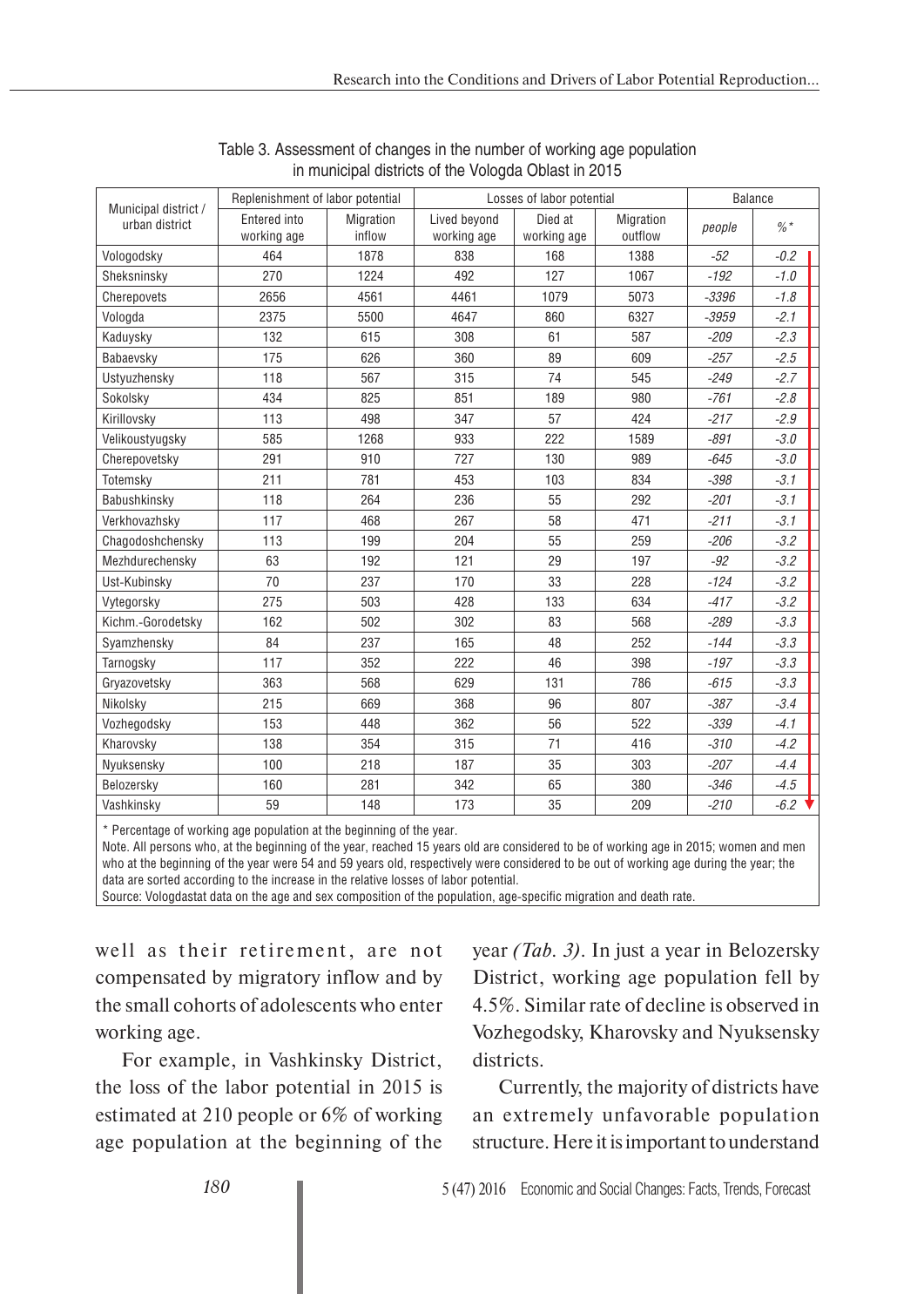|                                        |                |                    |        |        |        | Year   |        |        |        |        |        |                  |
|----------------------------------------|----------------|--------------------|--------|--------|--------|--------|--------|--------|--------|--------|--------|------------------|
| Municipal district /<br>urban district | 2015<br>(fact) | 2016<br>(estimate) | 2017   | 2018   | 2019   | 2020   | 2021   | 2022   | 2023   | 2024   | 2025   | Gain/<br>loss, % |
| Vologodsky                             | 30119          | 30066              | 30070  | 30084  | 30112  | 30173  | 30171  | 30273  | 30429  | 30634  | 30948  | 3                |
| Kirillovsky                            | 7465           | 7248               | 7112   | 7005   | 6927   | 6880   | 6880   | 6895   | 6929   | 6950   | 6998   | $-6$             |
| Sheksninsky                            | 19521          | 19325              | 19091  | 18892  | 18678  | 18552  | 18360  | 18288  | 18187  | 18143  | 18153  | $-7$             |
| Kaduysky                               | 9104           | 8908               | 8729   | 8617   | 8492   | 8452   | 8408   | 8367   | 8395   | 8360   | 8357   | -8               |
| Babaevsky                              | 10106          | 9847               | 9648   | 9432   | 9302   | 9233   | 9156   | 9071   | 9090   | 9106   | 9167   | $\mathcal{Q}$    |
| Vologda                                | 192544         | 188693             | 185607 | 183101 | 181021 | 179343 | 177914 | 176401 | 175383 | 174774 | 174279 | $-9$             |
| Verkhovazhsky                          | 6772           | 6566               | 6413   | 6259   | 6165   | 6090   | 6028   | 6004   | 6003   | 6030   | 6079   | $-10$            |
| Cherepovets                            | 188938         | 185618             | 182564 | 179855 | 177413 | 174884 | 172682 | 170784 | 169251 | 168081 | 166917 | $-12$            |
| Ust-Kubinsky                           | 3856           | 3732               | 3639   | 3584   | 3487   | 3469   | 3440   | 3386   | 3337   | 3312   | 3301   | $-14$            |
| Tarnogsky                              | 6002           | 5801               | 5611   | 5446   | 5361   | 5289   | 5213   | 5163   | 5127   | 5103   | 5108   | $-15$            |
| Ustyuzhensky                           | 9264           | 9012               | 8832   | 8700   | 8528   | 8395   | 8241   | 8104   | 8003   | 7920   | 7827   | $-16$            |
| Totemsky                               | 12960          | 12574              | 12271  | 11970  | 11706  | 11483  | 11227  | 11067  | 10945  | 10827  | 10737  | $-17$            |
| Mezhdurechensky                        | 2880           | 2789               | 2705   | 2636   | 2561   | 2522   | 2483   | 2437   | 2386   | 2378   | 2383   | $-17$            |
| Sokolsky                               | 27640          | 26893              | 26208  | 25619  | 25086  | 24563  | 24100  | 23663  | 23332  | 23068  | 22798  | $-18$            |
| Nyuksensky                             | 4669           | 4464               | 4296   | 4129   | 4044   | 3940   | 3906   | 3868   | 3816   | 3792   | 3790   | $-19$            |
| Cherepovetsky                          | 21612          | 20974              | 20440  | 19870  | 19462  | 18993  | 18598  | 18185  | 17876  | 17596  | 17356  | $-20$            |
| Vytegorsky                             | 12958          | 12544              | 12204  | 11825  | 11515  | 11212  | 10945  | 10766  | 10625  | 10512  | 10393  | $-20$            |
| Velikoustyugsky                        | 30068          | 29199              | 28398  | 27620  | 27016  | 26392  | 25839  | 25294  | 24792  | 24396  | 24059  | $-20$            |
| Vashkinsky                             | 3388           | 3178               | 3007   | 2881   | 2771   | 2706   | 2699   | 2665   | 2692   | 2684   | 2669   | $-21$            |
| Gryazovetsky                           | 18507          | 17890              | 17377  | 16850  | 16350  | 15939  | 15537  | 15133  | 14821  | 14634  | 14382  | $-22$            |
| Chagodoshchensky                       | 6462           | 6253               | 6052   | 5860   | 5674   | 5517   | 5369   | 5275   | 5176   | 5078   | 4978   | $-23$            |
| Kichm.-Gorodetsky                      | 8875           | 8587               | 8318   | 8089   | 7874   | 7648   | 7442   | 7231   | 7073   | 6887   | 6754   | $-24$            |
| Kharovsky                              | 7353           | 7049               | 6813   | 6590   | 6415   | 6264   | 6106   | 5962   | 5814   | 5678   | 5572   | $-24$            |
| Syamzhensky                            | 4402           | 4256               | 4106   | 3956   | 3825   | 3686   | 3611   | 3507   | 3422   | 3354   | 3314   | $-25$            |
| Babushkinsky                           | 6469           | 6266               | 6058   | 5840   | 5601   | 5411   | 5221   | 5083   | 4947   | 4885   | 4853   | $-25$            |
| Nikolsky                               | 11535          | 11144              | 10757  | 10464  | 10108  | 9790   | 9471   | 9194   | 8920   | 8629   | 8405   | $-27$            |
| Vozhegodsky                            | 8205           | 7865               | 7576   | 7290   | 7036   | 6812   | 6589   | 6399   | 6208   | 6074   | 5932   | $-28$            |
| Belozersky                             | 7745           | 7404               | 7085   | 6765   | 6469   | 6178   | 5947   | 5707   | 5530   | 5361   | 5187   | $-33$ $\sqrt{ }$ |

Table 4. Forecast of the number of working age population in municipal districts of the Vologda Oblast at the beginning of the year, people

Note. Sorted in ascending order of the relative decline in labor potential; the forecast was made by the method of shifting ages under the assumption that the 2015 mode of reproduction will be preserved (age-sex structure, migration and mortality, and age structure of fertility) for the whole forecast period.

Sources: *Vozrastno-polovoi sostav naseleniya Vologodskoi oblasti v 2014 godu: stat. sbornik* [Age-sex composition of the population of the Vologda Oblast in 2014: statistics collection]. Vologdastat. Vologda, 2015. 97 p.; author's calculations.

that modern labor potential structure defines a kind of "initial" state that largely determines further development prospects.

Forecasting the number of population using the classical method of shifting ages shows that given the current population

structure in municipal districts, modern reproduction parameters will lead to significant losses of labor potential in the near future *(Tab. 4)*. An increase in the number of working age population is expected only in Vologodsky District.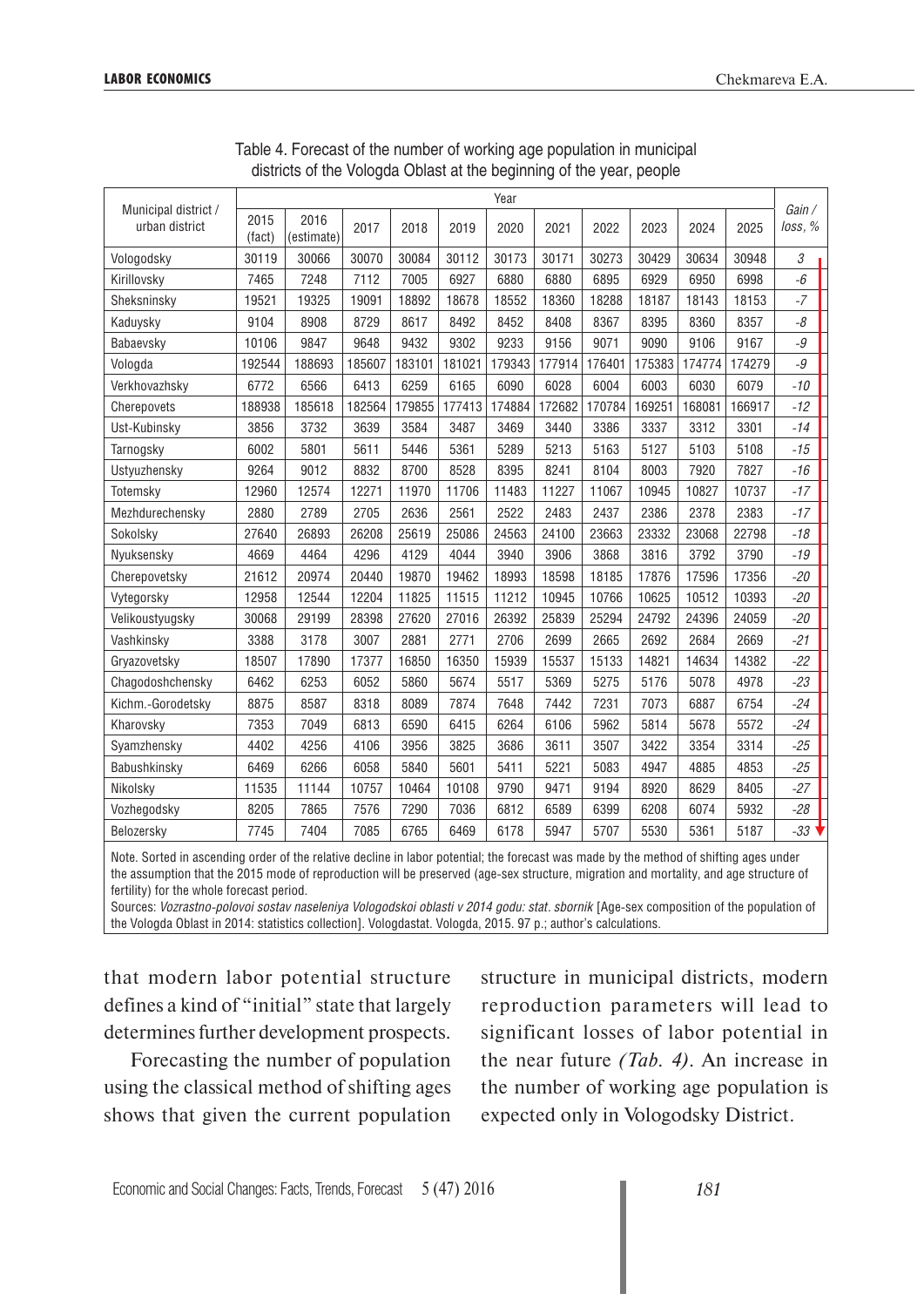

Reproduction of labor potential quality in municipal districts of the Vologda Oblast arouses concern as well. As noted above, in qualitative terms, the employment potential in a municipal district is determined by qualitative characteristics of working age population. In this study, we adhered to the theoretical and methodological approach to structuring and assessing qualitative characteristics of population, developed by researchers at RAS Institute of Social and Economic Studies of Population under the leadership of N.M. Rimashevskaya [3, 11]; thus we highlighted the following qualitative

components in labor potential: physical and mental health, cognitive capacity, creativity, communication skills, cultural and moral levels, and the need for achievement. Thus, social capacity is considered an integral characteristic of labor potential quality *(Fig. 2)*.

These qualities can be assessed with the help of a tested methodology for sociological measurement; as a result of its application, the components of the labor potential components receive a numerical score in the form of indices from zero to one. In Vologda, such measurements are conducted by the Institute of Socio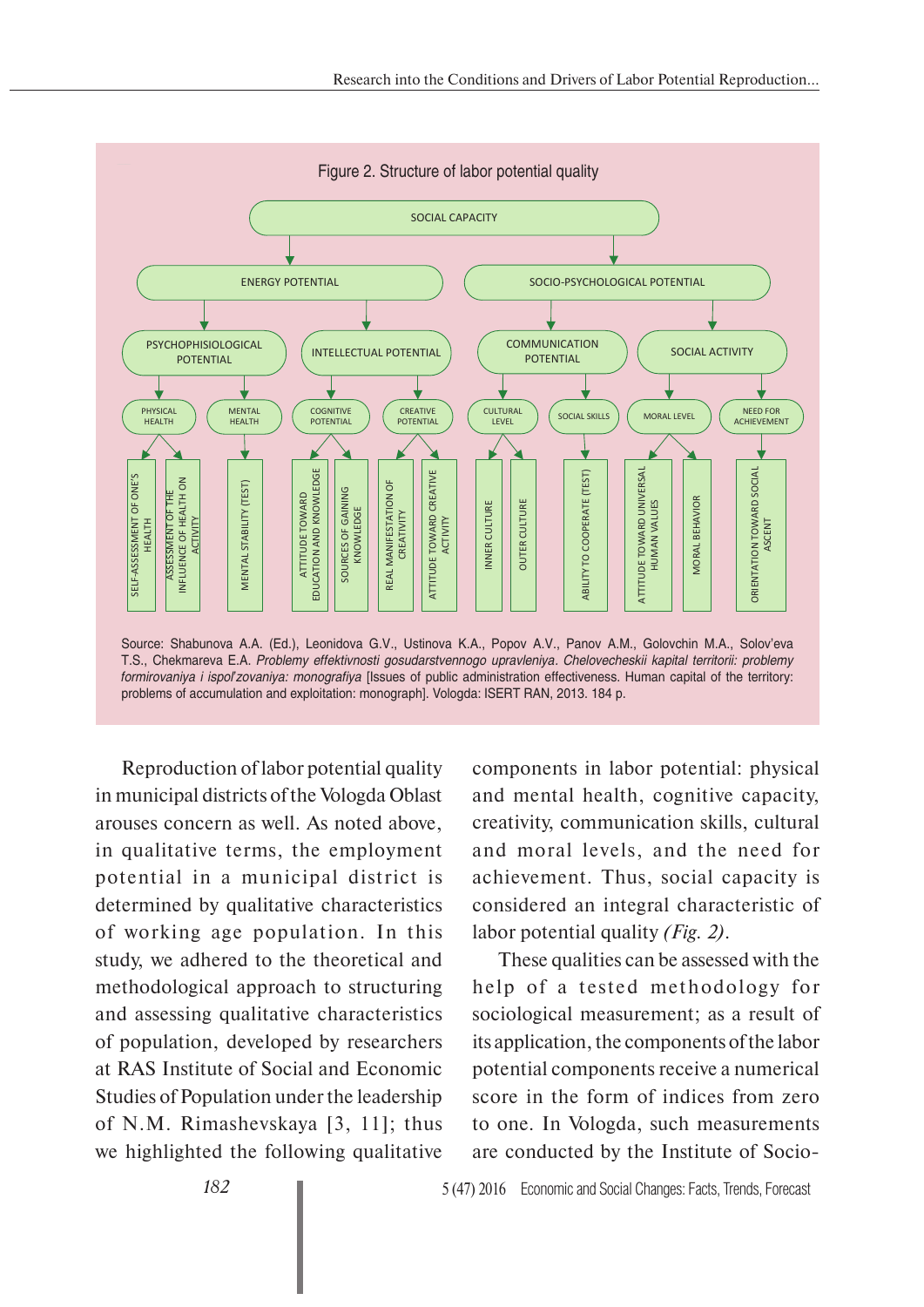Economic Development of Territories of RAS [2, 4, 14] since 1996. A survey of the first year was pilot, and since 1997 sociological assessment labor potential quality are carried out in a monitoring mode (until 2009 – annually, then – once in two years).

Monitoring of the regional labor potential is carried out with the help of questionnaire survey of working age population. The survey is characterized by the following features: the object of study is the working age population of the Vologda Oblast. The surveys are carried out annually in August – September in the cities of Vologda and Cherepovets and in eight districts (Babaevsky, Velikoustyugsky, Vozhegodsky, Gryazovetsky, Kirillovsky, Nikolsky, Tarnogsky and Sheksninsky). The sample size is 1,500 people. The

sampling method is zoning with the proportional location of observation units. The quota sample by sex and age is used. The magnitude of random sampling error is 3–4% under the confidence interval of  $4 - 5\%$ 

The assessments have shown that the quality of labor potential has its differences in terms of municipalities. Thus, among the territories of the oblast, the highest index values of capacity are observed traditionally in the major cities – in Vologda and Cherepovets. Moreover, since 2008, labor potential quality in Cherepovets residents exceeds that in Vologda residents. In particular, in 2014 the index of social capacity for Cherepovets residents was equal to 0.695 units, and for Vologda residents – only 0.680 units *(Fig. 3)*. In municipal districts of the





Economic and Social Changes: Facts, Trends, Forecast 5 (47) 2016 *183*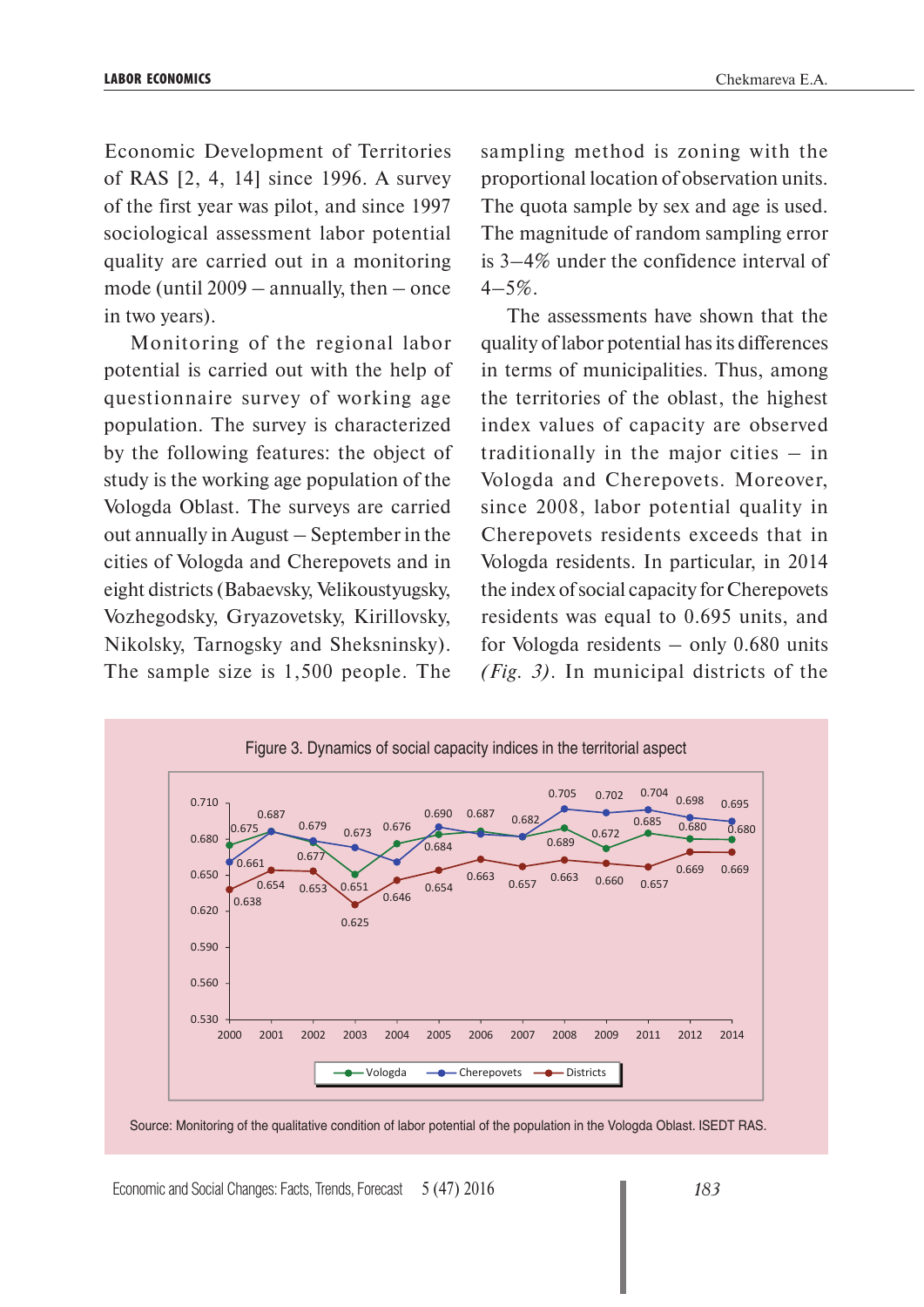Vologda oblast, the quality of labor potential is consistently lower (in 2014  $-0.669$  units), which is due, primarily, to educational and labor migration to big cities that offer a wide range of educational services and a higher standard of living, and attract the best employees from the districts.

If we consider the primary qualitative characteristics of labor potential, which make up an integrated index, we can see that currently (according to the monitoring results, 2014) the districts lag behind the cities according to the majority of indicators *(Tab. 5)*.

The indices of social skills, and cultural and moral level are an exception. That is, residents who live in the districts compared to those who live in Vologda and Cherepovets are more sociable and are on average more conservative in matters of culture and morality.

In comparison with the indicators of 2000, the quality of labor potential in the oblast has grown according to the majority of indicators, except for the creative

|                                                                                                                        |         | 2000        |                  |                            | 2014                                          |                  |         | Dynamics, in % to 2000 |                  |
|------------------------------------------------------------------------------------------------------------------------|---------|-------------|------------------|----------------------------|-----------------------------------------------|------------------|---------|------------------------|------------------|
| Quality                                                                                                                | Vologda | Cherepovets | <b>Districts</b> | Vologda                    | Cherepovets                                   | <b>Districts</b> | Vologda | Cherepovets            | <b>Districts</b> |
|                                                                                                                        |         |             |                  |                            | Basic qualities of the 1st level              |                  |         |                        |                  |
| Physical health                                                                                                        | 0.686   | 0.666       | 0.678            | 0.750                      | 0.771                                         | 0.747            | $+9.3$  | $+15.7$                | $+10.2$          |
| Mental health                                                                                                          | 0.715   | 0.690       | 0.675            | 0.793                      | 0.802                                         | 0.738            | $+10.8$ | $+16.3$                | $+9.3$           |
| Cognitive potential                                                                                                    | 0.665   | 0.648       | 0.614            | 0.627                      | 0.635                                         | 0.617            | $-5.7$  | $-1.9$                 | $+0.5$           |
| Creative potential                                                                                                     | 0.620   | 0.589       | 0.560            | 0.597                      | 0.583                                         | 0.535            | $-3.8$  | $-0.9$                 | $-4.5$           |
| Social skills                                                                                                          | 0.739   | 0.738       | 0.718            | 0.739                      | 0.760                                         | 0.767            | $+0.1$  | $+3.0$                 | $+6.8$           |
| <b>Cultural level</b>                                                                                                  | 0.651   | 0.649       | 0.589            | 0.650                      | 0.683                                         | 0.697            | $-0.1$  | $+5.2$                 | $+18.3$          |
| Moral level                                                                                                            | 0.759   | 0.782       | 0.774            | 0.772                      | 0.782                                         | 0.788            | $+1.7$  | $+0.02$                | $+1.8$           |
| Need for achievement                                                                                                   | 0.644   | 0.615       | 0.611            | 0.661                      | 0.665                                         | 0.634            | $+2.7$  | $+8.2$                 | $+3.7$           |
|                                                                                                                        |         |             |                  | Qualities of the 2nd level |                                               |                  |         |                        |                  |
| Psychophysiological<br>potential                                                                                       | 0.697   | 0.674       | 0.672            | 0.766                      | 0.781                                         | 0.736            | $+9.8$  | $+15.9$                | $+9.6$           |
| Intellectual potential                                                                                                 | 0.638   | 0.614       | 0.582            | 0.606                      | 0.604                                         | 0.570            | $-5.0$  | $-1.7$                 | $-2.1$           |
| Communication<br>potential                                                                                             | 0.690   | 0.689       | 0.645            | 0.688                      | 0.716                                         | 0.724            | $-0.3$  | $+4.0$                 | $+12.3$          |
| Social activity                                                                                                        | 0.694   | 0.688       | 0.681            | 0.705                      | 0.716                                         | 0.697            | $+1.7$  | $+4.1$                 | $+2.2$           |
|                                                                                                                        |         |             |                  | Qualities of the 3rd level |                                               |                  |         |                        |                  |
| Energy potential                                                                                                       | 0.663   | 0.639       | 0.620            | 0.676                      | 0.682                                         | 0.642            | $+1.9$  | $+6.8$                 | $+3.5$           |
| Socio-psychological<br>0.689<br>0.686<br>0.660<br>0.691<br>0.712<br>0.705<br>$+3.9$<br>$+0.2$<br>potential             |         |             |                  |                            |                                               |                  |         |                        | $+6.9$           |
|                                                                                                                        |         |             |                  |                            | Integral indicator of labor potential quality |                  |         |                        |                  |
| Capacity                                                                                                               | 0.675   | 0.661       | 0.638            | 0.680                      | 0.695                                         | 0.669            | $+0.7$  | $+5.2$                 | $+4.9$           |
| Source: Monitoring of the qualitative condition of labor potential of the population in the Vologda Oblast. ISEDT RAS. |         |             |                  |                            |                                               |                  |         |                        |                  |

Table 5. Indices of labor potential quality in municipal districts and city districts of the Vologda Oblast in 2000 and 2014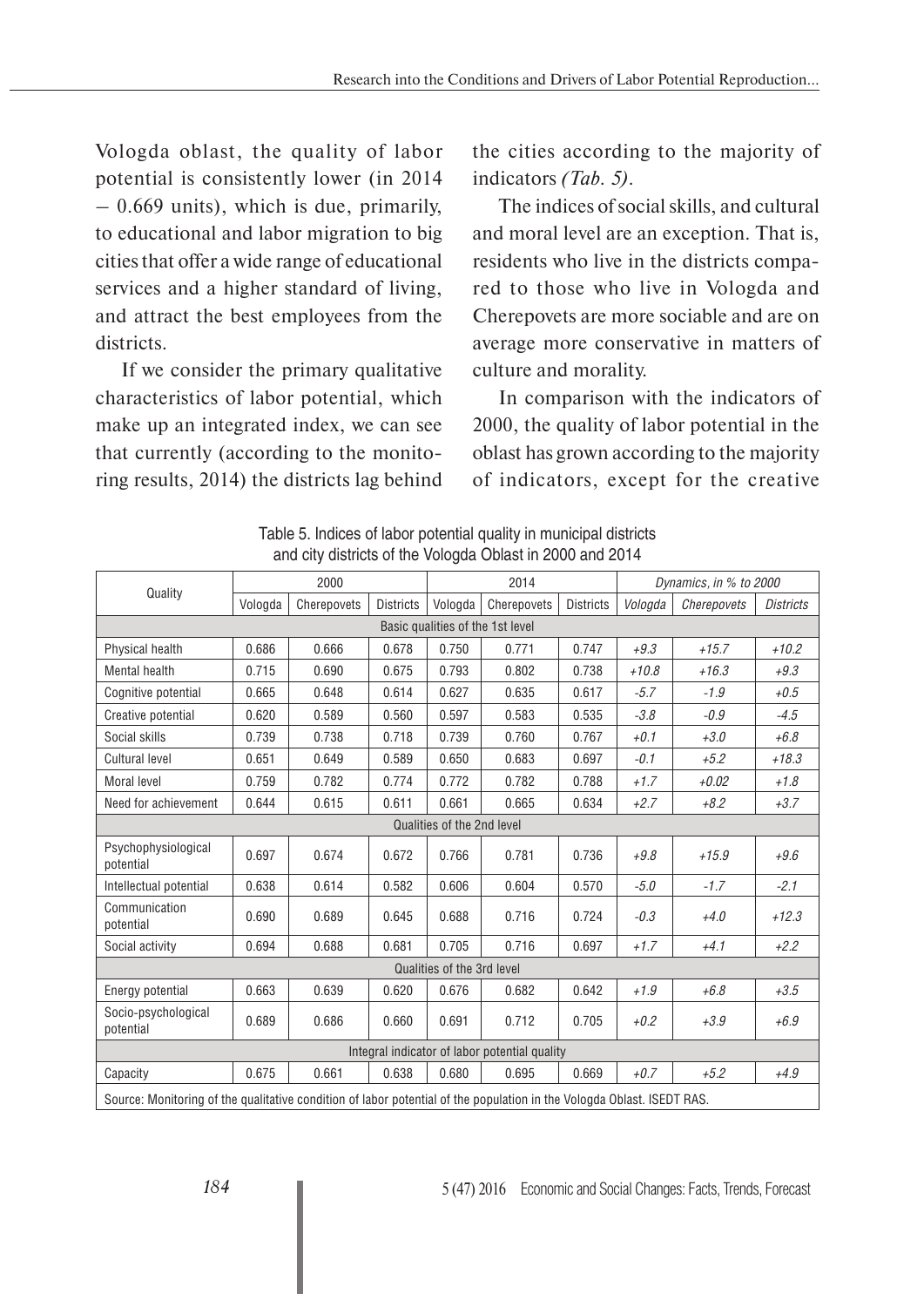| Quality                                                                                                     |                                                                                        | Vologda   |                                  |       | Cherepovets |          |       | <b>Districts</b> |          |  |
|-------------------------------------------------------------------------------------------------------------|----------------------------------------------------------------------------------------|-----------|----------------------------------|-------|-------------|----------|-------|------------------|----------|--|
|                                                                                                             | LP                                                                                     | <b>JR</b> | Gap                              | LP    | <b>JR</b>   | Gap      | LP    | <b>JR</b>        | Gap      |  |
|                                                                                                             |                                                                                        |           | Basic qualities of the 1st level |       |             |          |       |                  |          |  |
| Physical health                                                                                             | 0.750                                                                                  | 0.734     | 0.016                            | 0.771 | 0.799       | $-0.028$ | 0.747 | 0.743            | 0.004    |  |
| <b>Mental health</b>                                                                                        | 0.793                                                                                  | 0.762     | 0.031                            | 0.802 | 0.812       | $-0.010$ | 0.738 | 0.742            | $-0.004$ |  |
| Cognitive potential                                                                                         | 0.627                                                                                  | 0.742     | $-0.116$                         | 0.635 | 0.773       | $-0.138$ | 0.617 | 0.695            | $-0.078$ |  |
| Creative potential                                                                                          | 0.597                                                                                  | 0.661     | $-0.065$                         | 0.583 | 0.683       | $-0.099$ | 0.535 | 0.654            | $-0.119$ |  |
| Social skills                                                                                               | 0.739                                                                                  | 0.801     | $-0.061$                         | 0.760 | 0.829       | $-0.069$ | 0.767 | 0.768            | $-0.001$ |  |
| <b>Cultural level</b>                                                                                       | 0.650                                                                                  | 0.755     | $-0.105$                         | 0.683 | 0.777       | $-0.094$ | 0.697 | 0.734            | $-0.038$ |  |
| Moral level                                                                                                 | 0.772                                                                                  | 0.749     | 0.023                            | 0.782 | 0.792       | $-0.010$ | 0.788 | 0.739            | 0.050    |  |
| Need for achievement                                                                                        | 0.661                                                                                  | 0.687     | $-0.026$                         | 0.665 | 0.736       | $-0.071$ | 0.634 | 0.687            | $-0.054$ |  |
|                                                                                                             |                                                                                        |           | Qualities of the 2nd level       |       |             |          |       |                  |          |  |
| Psychophysiological potential                                                                               | 0.766                                                                                  | 0.738     | 0.028                            | 0.781 | 0.799       | $-0.017$ | 0.736 | 0.737            | $-0.002$ |  |
| Intellectual potential                                                                                      | 0.606                                                                                  | 0.693     | $-0.087$                         | 0.604 | 0.716       | $-0.113$ | 0.570 | 0.668            | $-0.098$ |  |
| Communication potential                                                                                     | 0.688                                                                                  | 0.775     | $-0.087$                         | 0.716 | 0.798       | $-0.082$ | 0.724 | 0.748            | $-0.024$ |  |
| Social activity                                                                                             | 0.705                                                                                  | 0.710     | $-0.005$                         | 0.716 | 0.756       | $-0.041$ | 0.697 | 0.707            | $-0.010$ |  |
|                                                                                                             |                                                                                        |           | Qualities of the 3rd level       |       |             |          |       |                  |          |  |
| Energy potential                                                                                            | 0.676                                                                                  | 0.706     | $-0.030$                         | 0.682 | 0.749       | $-0.066$ | 0.642 | 0.695            | $-0.053$ |  |
| Socio-psychological potential<br>0.691<br>0.739<br>$-0.048$<br>0.712<br>0.773<br>$-0.061$<br>0.705<br>0.724 |                                                                                        |           |                                  |       |             |          |       | $-0.018$         |          |  |
|                                                                                                             | Integral indicator of labor potential quality                                          |           |                                  |       |             |          |       |                  |          |  |
| Capacity                                                                                                    | $-0.039$<br>0.680<br>0.718<br>0.695<br>0.758<br>$-0.063$<br>0.669<br>0.707<br>$-0.038$ |           |                                  |       |             |          |       |                  |          |  |
| Legend: LP - labor potential, JR - job requirements.                                                        |                                                                                        |           |                                  |       |             |          |       |                  |          |  |

Table 6. Correspondence of labor potential quality to job requirements in the municipal districts and urban districts of the Vologda Oblast in 2014, indices

Legend: LP – labor potential, JR – job requirements.

Source: Monitoring of the qualitative condition of labor potential of the population in the Vologda Oblast. ISEDT RAS.

potential of working age population, the index value of which declined by 4.5%. This decline, coupled with a relatively low and almost non-developing cognitive capacity, has led to reduction in the intellectual potential of municipal districts. However, the declining trend of intellectual potential is observed in urban districts as well, which can be a serious obstacle to the successful innovation development of the oblast.

Furthermore, comparison of indices of labor potential quality with the indices of job requirements leads to the conclusion that labor potential in the Vologda Oblast

municipal districts does not meet the requirements of jobs in all positions, with the exception of physical health *(Tab. 6)*.

The largest gap is observed in the creative potential of the population, the second place belongs to cognitive potential. In urban districts, on the contrary, employers' requirements to cognitive potential are much higher, so the difference between the existing level of knowledge development and the level that is required becomes especially relevant. That is, in districts and cities of the Vologda Oblast the intellectual potential of employees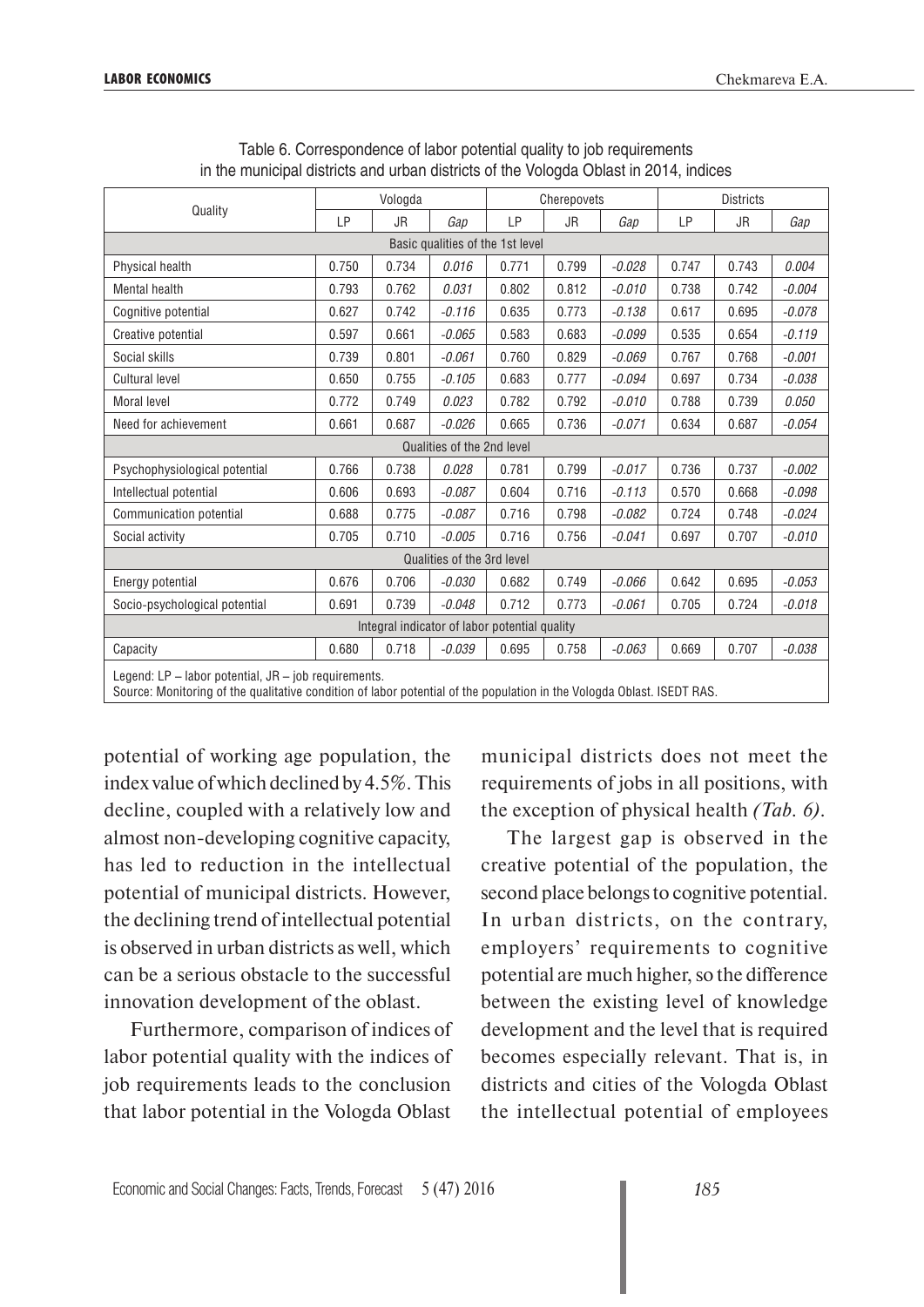corresponds least of all to job requirements. Social skills and mental health of working age population are factors that are closest by level of their development to employers' requirements.

The lack of correspondence between labor potential quality and job requirements causes problems in the distribution and redistribution of labor resources, creating obstacles to the full and effective use of labor potential.

**Distribution of labor potential**. Distribution of labor potential includes the following aspects: territorial and geographical distribution of workforce; distribution of employees by types of economic activity and sectors of the economy; distribution between the public and private sectors; professionalqualification distribution; distribution by specific jobs in enterprises and institutions, and others. Here, a full-fledged analysis of labor potential distribution depends significantly on the statistics available.

Statistical estimation of distribution of the number of people employed in the economy by sex and age, types economic activity, level of education, status in the main job, type of employment contract, groups of occupations on the main job and by other criteria is carried out by the Federal State Statistics Service in the framework of the *Survey of population on employment issues (Labor Force Survey)*<sup>1</sup> carried out since 1992 in all regions of the Russian Federation on the basis of the sample method of observation with the subsequent distribution of the results to the entire population of the surveyed age. The observation units are presented by households and the persons 15 to 72 years of age are members of these households; and data weighting and distribution is carried out at the level of constituent entity of the Russian Federation. The procedure consists in comparing the sample by constituent entity of the Russian Federation (the number of surveyed citizens) with the general population according to current calculations, stratified by these same characteristics<sup>2</sup>.

Thus the sample is representative only at the level of the whole region and unrepresentative at the level of individual municipalities, that is, statistics on the distribution of employed in the economy in the context of municipalities is not collected.

Among the data on the distribution of labor potential by districts of the Vologda Oblast we should note the distribution of employees by types of economic activity, which is calculated by Vologdastat in all the districts of the oblast on the basis of the data collected in statistical observation form No. 1-T "Data on the number and wages of workers by types of activity".

<sup>1</sup> http://www.gks.ru/bgd/free/b99\_10/isswww.exe/stg/ d030/i030110r.htm

<sup>2</sup> *Ekonomicheskaya aktivnost' naseleniya Vologodskoi oblasti v 2015 godu (po materialam vyborochnogo obsledovaniya naseleniya po problemam zanyatosti): stat. byulleten'* [Economic activity of population of the Vologda Oblast in 2015 (on the materials of a sample survey of population on employment issues): statistics newsletter]. Vologda, 2016. 50 p. P. 5.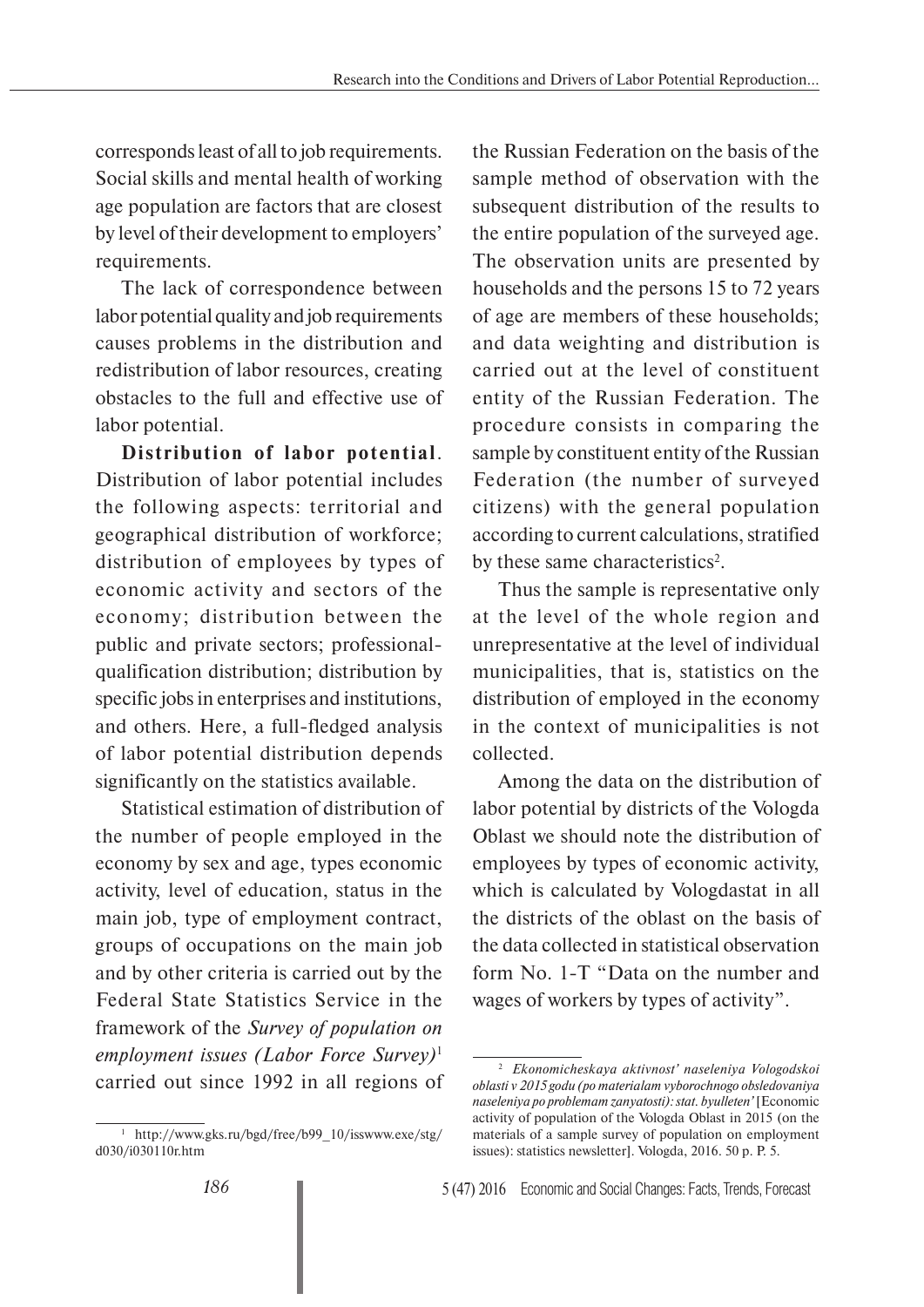*Table 7* shows that the distribution of labor potential by types of economic activity has its own specific features in the districts. For example, in Babaevsky District, the highest proportion of the population is employed in transport and communications (31%); and in Sokolsky

District, about one third of employees work in industry, this is associated with economic structure of these districts.

Economic restructuring is a complex process, it takes a long time, whereby the proportions of the quantitative distribution of labor potential by economic activities

|                    |      |      |                |              |      |     | Type of economic activity |     |     |                 |      |      |     |
|--------------------|------|------|----------------|--------------|------|-----|---------------------------|-----|-----|-----------------|------|------|-----|
| Municipal district | 1    | 2    | $\mathfrak{S}$ | 4            | 5    | 6   | 7                         | 8   | 9   | 10 <sup>1</sup> | 11   | 12   | 13  |
| Babaevsky          | 7.1  | 2.9  | 5.0            | 2.2          | 8.6  | 0.5 | 31.1                      | 0.4 | 2.5 | 13.0            | 13.0 | 10.2 | 3.5 |
| Babushkinsky       | 5.1  | 5.0  | 5.5            | 4.3          | 16.7 | 1.9 | 3.3                       | 0.9 | 0.5 | 10.7            | 23.8 | 18.3 | 4.0 |
| Belozersky         | 12.5 | 7.8  | 6.6            | 2.2          | 9.5  | 0.7 | 10.7                      | 0.4 | 4.6 | 14.4            | 14.8 | 11.3 | 3.7 |
| Vashkinsky         | 14.6 | 7.3  | 7.1            | 1.1          | 10.9 | 0.4 | 3.5                       | 0.4 | 1.6 | 14.4            | 17.8 | 14.3 | 6.7 |
| Velikoustyugsky    | 6.4  | 16.6 | 5.8            | 3.3          | 8.2  | 2.3 | 5.6                       | 2.1 | 4.8 | 9.1             | 16.3 | 13.6 | 5.8 |
| Verkhovazhsky      | 24.0 | 8.2  | 5.3            | 2.5          | 10.2 | 0.2 | 3.2                       | 0.8 | 1.3 | 11.3            | 18.6 | 9.3  | 5.1 |
| Vozhegodsky        | 19.8 | 3.7  | 9.4            | 0.7          | 12.5 | X   | 5.0                       | 0.5 | 3.5 | 12.4            | 13.1 | 14.4 | 3.9 |
| Vologodsky         | 32.2 | 5.9  | 5.2            | 1.9          | 7.4  | 0.9 | 6.1                       | 0.1 | 4.8 | 5.7             | 12.9 | 13.5 | 3.3 |
| Vytegorsky         | 22.1 | 5.1  | 6.5            | 3.8          | 11.8 | 1.0 | 11.6                      | 0.5 | 2.3 | 9.2             | 13.2 | 6.7  | 3.9 |
| Gryazovetsky       | 16.5 | 13.4 | 6.8            | 2.4          | 6.9  | 1.1 | 17.9                      | 0.5 | 4.1 | 7.4             | 12.8 | 6.3  | 3.9 |
| Kaduysky           | 3.9  | 21.4 | 17.8           | 4.6          | 7.0  | 1.0 | 5.2                       | 0.4 | 6.5 | 6.8             | 12.6 | 5.2  | 4.3 |
| Kirillovsky        | 12.0 | 3.8  | 10.1           | 3.5          | 9.0  | 1.8 | 5.4                       | 0.4 | 2.0 | 14.7            | 12.8 | 13.8 | 8.8 |
| Kichm.-Gorodetsky  | 17.0 | 11.3 | $\pmb{\times}$ | X            | 14.1 | X   | 3.3                       | 0.8 | 3.0 | 8.4             | 20.0 | 14.1 | 4.7 |
| Mezhdurechensky    | 17.3 | 2.4  | 10.2           | $\mathsf{X}$ | 8.0  | X   | 4.5                       | 1.0 | 3.2 | 16.3            | 18.2 | 12.5 | 6.0 |
| Nicholsky          | 12.7 | 5.0  | 5.3            | 0.4          | 10.2 | 0.9 | 7.4                       | 0.6 | 2.4 | 13.2            | 23.5 | 14.6 | 4.0 |
| Nyuksensky         | 5.7  | 2.6  | 5.8            | 7.1          | 7.2  | 0.8 | 27.7                      | 0.7 | 3.9 | 9.1             | 14.4 | 9.4  | 5.4 |
| Sokolsky           | 3.8  | 32.3 | 6.8            | 3.3          | 5.3  | 0.8 | 5.8                       | 0.4 | 2.6 | 10.2            | 13.6 | 11.5 | 3.1 |
| Syamzhensky        | 18.8 | 5.1  | 6.2            | 0.2          | 11.1 | X   | 5.9                       | 0.9 | 2.8 | 15.1            | 14.6 | 14.0 | 4.3 |
| Tarnogsky          | 16.7 | 6.4  | 7.1            | 4.2          | 13.3 | X   | 1.6                       | 1.0 | 2.3 | 10.1            | 17.5 | 13.4 | 5.4 |
| Totemsky           | 11.8 | 6.6  | 8.5            | 4.8          | 10.2 | 0.9 | 13.5                      | 0.7 | 1.9 | 11.3            | 16.5 | 8.7  | 4.1 |
| Ust-Kubinsky       | 12.6 | 7.4  | 6.3            | 2.9          | 11.0 | X   | 3.6                       | 0.7 | 0.9 | 16.1            | 16.5 | 14.7 | 7.4 |
| Ustyuzhensky       | 15.3 | 13.6 | 8.1            | 0.4          | 8.2  | X   | 2.4                       | 0.9 | 2.8 | 12.1            | 17.3 | 14.3 | 4.6 |
| Kharovsky          | 5.7  | 14.9 | 8.7            | 1.0          | 8.6  | X   | 7.2                       | 0.7 | 4.9 | 15.4            | 15.8 | 12.0 | 4.9 |
| Chagodoshchensky   | 10.1 | 32.6 | 5.7            | X            | 11.8 | 0.9 | 3.0                       | 0.8 | 2.9 | 5.8             | 12.2 | 8.3  | 5.6 |
| Cherepovetsky      | 24.8 | 8.2  | 6.1            | 1.5          | 10.8 | 1.7 | 4.6                       | X   | 3.1 | 4.6             | 17.9 | 10.2 | 5.8 |
| Sheksninsky        | 10.3 | 22.5 | 5.2            | 2.0          | 7.0  | 3.1 | 9.5                       | 0.5 | 4.7 | 10.9            | 10.7 | 9.6  | 3.8 |

Table 7. Distribution of the number of employees of organizations by types of economic activity in 2014, %

Legend: 1 – agriculture, hunting and forestry, 2 – manufacturing, 3 – production and distribution of electricity, gas and water 4 – construction 5 – wholesale and retail trade; repair of motor vehicles and household goods, 6 – hotels and restaurants, 7 – transport and communication, 8 – financial activity, 9 – real estate transactions, renting and provision of services, 10 – public administration and military security, social insurance, 11 – education 12 – health care and social services, 13 – other housing and utilities, social and personal services. Sources: *Trud i zanyatost' v razreze raionov i gorodov Vologodskoi oblasti v 2014 godu: stat. byulleten'* [Labor and employment in districts, cities and town of the Vologda Oblast in 2014: statistics newsletter]. Vologdastat. Vologda, 2015. 62 p. Pp. 11-12; author's calculations.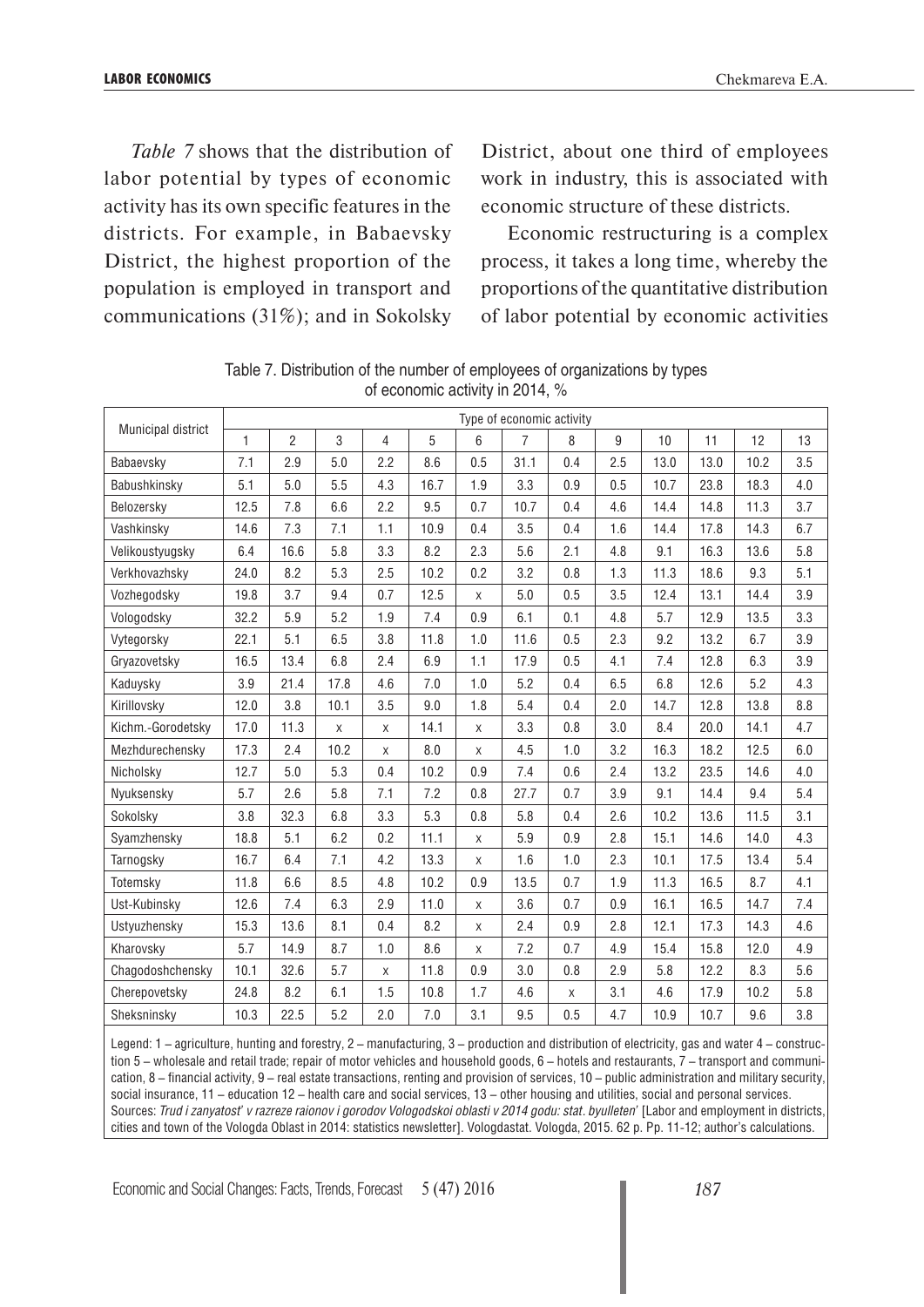are relatively stable in the short term. The situation becomes very different, if we consider the annual movement of workers in the enterprises and organizations of the oblast. Thus, according to Vologdastat, from 16% (in Tarnogsky District) to 50% (in Cherepovets) of the average staffing number of employees were renovated in 2014 in the municipal districts. That is the

number of new people employed in a year at the newly created workplaces or instead of those who quitted their job *(Tab. 8).*

At the same time from 43 to 80% of those who resigned from their position on their own accord. The reasons for this personnel rotation can be very different and require further study. In general, we have to admit that the scarcity of available

|                                        |        | Workers employed                 |        | Workers who quitted their job    | Resigned from their position                                                       |
|----------------------------------------|--------|----------------------------------|--------|----------------------------------|------------------------------------------------------------------------------------|
| Municipal district /<br>urban district | people | in % of average<br>payroll count | people | in % of average<br>payroll count | on their own accord, in %<br>of the total number of those<br>who quitted their job |
| Tarnogsky                              | 273    | 16.2                             | 324    | 19.3                             | 74.7                                                                               |
| Kichm.-Gorodetsky                      | 437    | 18.8                             | 547    | 23.5                             | 57.4                                                                               |
| Kirillovsky                            | 792    | 19.5                             | 883    | 21.8                             | 57.4                                                                               |
| Vashkinsky                             | 237    | 20.0                             | 271    | 22.9                             | 76.4                                                                               |
| Mezhdurechensky                        | 191    | 20.8                             | 229    | 24.9                             | 77.7                                                                               |
| Vologodsky                             | 1839   | 20.9                             | 2307   | 26.2                             | 73.1                                                                               |
| Babushkinsky                           | 293    | 21.6                             | 299    | 22.1                             | 53.5                                                                               |
| Ust-Kubinsky                           | 246    | 22.4                             | 271    | 24.7                             | 70.8                                                                               |
| Nikolsky                               | 793    | 22.7                             | 1068   | 30.5                             | 57.0                                                                               |
| Babaevsky                              | 1315   | 23.5                             | 1528   | 27.3                             | 56.1                                                                               |
| Cherepovets                            | 22489  | 24.1                             | 36668  | 39.3                             | 43.3                                                                               |
| Syamzhensky                            | 418    | 24.2                             | 486    | 28.1                             | 71.6                                                                               |
| Velikoustyugsky                        | 2942   | 24.8                             | 3253   | 27.4                             | 62.8                                                                               |
| Sheksninsky                            | 1877   | 25.0                             | 1909   | 25.5                             | 60.1                                                                               |
| Gryazovetsky                           | 2297   | 25.5                             | 2872   | 31.9                             | 50.0                                                                               |
| Vozhegodsky                            | 583    | 25.6                             | 664    | 29.2                             | 56.3                                                                               |
| Verkhovazhsky                          | 664    | 26.7                             | 705    | 28.3                             | 65.8                                                                               |
| Ustyuzhensky                           | 752    | 27.1                             | 930    | 33.5                             | 79.9                                                                               |
| Belozersky                             | 948    | 27.3                             | 1163   | 33.5                             | 55.0                                                                               |
| Totemsky                               | 1676   | 27.6                             | 1857   | 30.6                             | 65.5                                                                               |
| Vologda                                | 28645  | 29.2                             | 32382  | 33.0                             | 70.6                                                                               |
| Kaduysky                               | 1217   | 31.7                             | 1359   | 35.4                             | 66.2                                                                               |
| Vytegorsky                             | 1731   | 32.2                             | 2338   | 43.5                             | 44.1                                                                               |
| Sokolsky                               | 3877   | 32.9                             | 4547   | 38.6                             | 66.5                                                                               |
| Chagodoshchensky                       | 748    | 33.4                             | 683    | 30.5                             | 60.9                                                                               |
| Nyuksensky                             | 774    | 35.6                             | 585    | 26.9                             | 55.0                                                                               |
| Kharovsky                              | 960    | 37.5                             | 1186   | 46.4                             | 59.3                                                                               |
| Cherepovetsky                          | 2272   | 50.5                             | 3115   | 69.2                             | 49.7                                                                               |

|  |  |  | Table 8. Movement of employees in municipal and urban districts of the Vologda Oblast in 2014* |  |
|--|--|--|------------------------------------------------------------------------------------------------|--|
|--|--|--|------------------------------------------------------------------------------------------------|--|

\* Excluding small businesses and organizations with average number of employees up to 15 people, not related to small businesses; sorted by ascending order of the share of employed workers.

Source: *Trud i zanyatost' v razreze raionov i gorodov Vologodskoi oblasti v 2014 godu: stat. byulleten'* [Labor and employment in districts, cities and town of the Vologda Oblast in 2014: statistics newsletter]. Vologdastat. Vologda, 2015. 62 p. P. 37.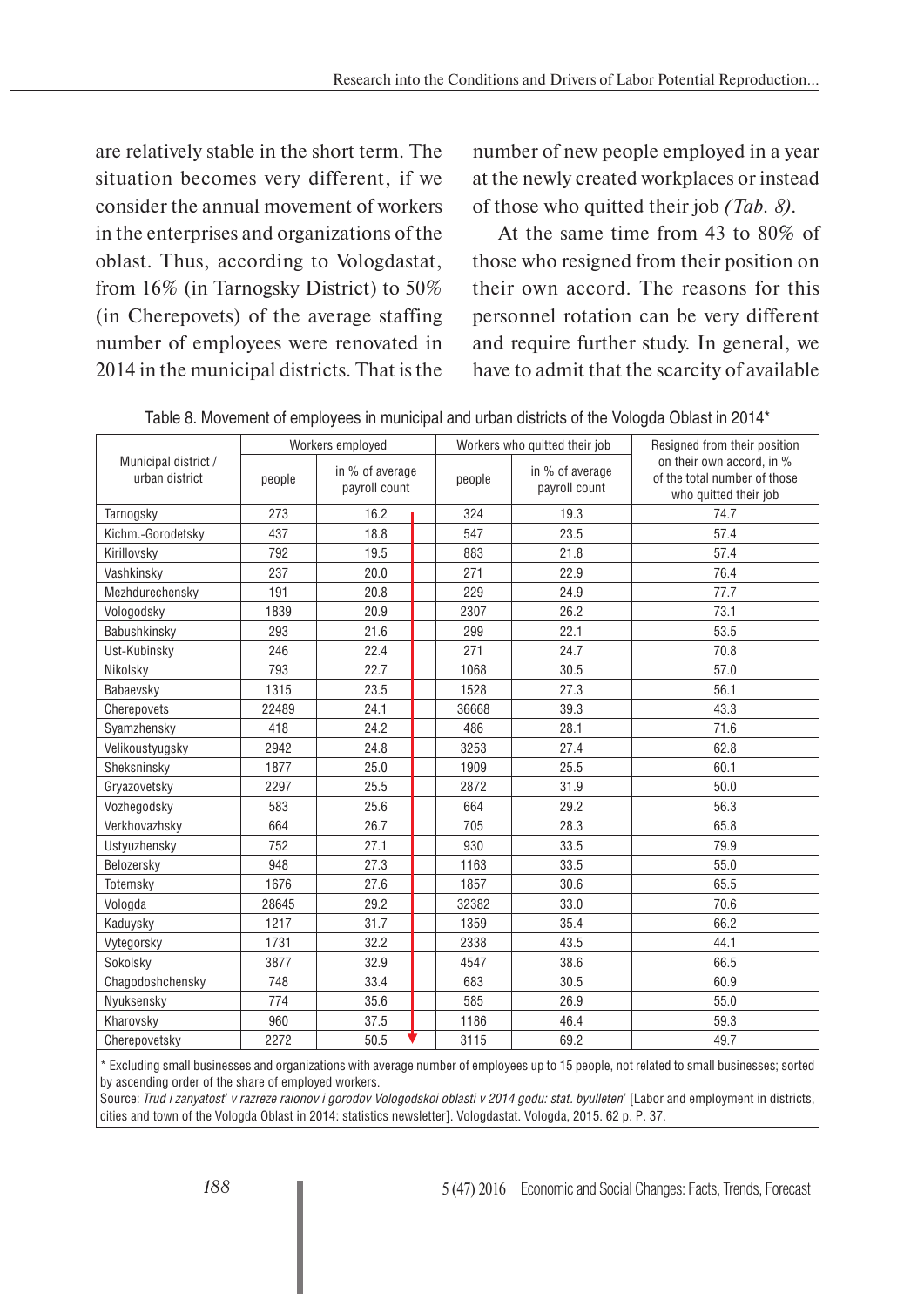statistical data makes it difficult to analyze the phases of distribution of labor potential, especially at the municipal level. To solve this problem, it is necessary to resort to sociological polls, and in some cases with a certain degree of conditionality it is possible to use the data for the region as a whole.

According to the results of the monitoring of the quality status of labor potential in the Vologda Oblast, a specific feature of labor mobility of working population compared with residents of large cities consists in a lower prevalence of the practice of work in the same place and in a greater proportion of those who changed jobs at least four times *(Tab. 9)*. Thus as the reason due to which they changed jobs, the employed residents of districts more often indicate low wages (47% vs. 41% in urban districts) and are less likely to complain about hard work (4% vs  $8\%$  in Cherepovets and  $11\%$  – in Vologda).

When searching for employment, district residents are much less likely to turn to recruitment agencies (in particular, because of their low prevalence), and instead they prefer to seek employment independently or through the state employment service. So, according to the 2014 survey, 13.5% of working population of municipal districts of the Vologda Oblast found a job with the help of the state employment service, while in Vologda this method of job search was used by 12.7% of workers and in Cherepovets – by 10.2% *(Tab. 10)*.

Table 9. Labor mobility of the working population of working age in municipal districts and urban districts of the Vologda Oblast in 2014, %

|                                                                                                                        |                                                           |                                    | Did you change your place of employment during your working life? |                                            |                                                    |  |  |  |
|------------------------------------------------------------------------------------------------------------------------|-----------------------------------------------------------|------------------------------------|-------------------------------------------------------------------|--------------------------------------------|----------------------------------------------------|--|--|--|
| Territory                                                                                                              | No, I've always been<br>in one and the same<br>profession | changed one place<br>of employment | changed two places<br>of employment                               | I changed three<br>places<br>of employment | I changed four<br>and more places<br>of employment |  |  |  |
| Vologda                                                                                                                | 29.6                                                      | 16.0                               | 18.3                                                              | 20.4                                       | 15.7                                               |  |  |  |
| Cherepovets                                                                                                            | 33.2                                                      | 19.7                               | 18.4                                                              | 15.1                                       | 13.5                                               |  |  |  |
| <b>Districts</b>                                                                                                       | 27.6                                                      | 14.3                               | 15.3                                                              | 14.1                                       | 28.8                                               |  |  |  |
| Source: Monitoring of the qualitative condition of labor potential of the population in the Vologda Oblast. ISEDT RAS. |                                                           |                                    |                                                                   |                                            |                                                    |  |  |  |

Table 10. Distribution of the working population of working age by way of finding a job in municipal districts and urban districts of the Vologda Oblast in 2014, %

|                                                                                                                        |                                         |                                | How did you find you present job?                |                                          |       |  |  |  |
|------------------------------------------------------------------------------------------------------------------------|-----------------------------------------|--------------------------------|--------------------------------------------------|------------------------------------------|-------|--|--|--|
| Territory                                                                                                              | Through the state employment<br>service | Through a<br>recruiting agency | With the help<br>of friends and<br>acquaintances | On my own, without<br>any intermediaries | Other |  |  |  |
| Vologda                                                                                                                | 12.7                                    | 4.1                            | 31.7                                             | 50.3                                     | 1.2   |  |  |  |
| Cherepovets                                                                                                            | 10.2                                    | 10.9                           | 36.5                                             | 41.4                                     | 1.0   |  |  |  |
| <b>Districts</b>                                                                                                       | 13.5                                    | 1.6                            | 28.6                                             | 55.1                                     | 1.2   |  |  |  |
| Source: Monitoring of the qualitative condition of labor potential of the population in the Vologda Oblast. ISEDT RAS. |                                         |                                |                                                  |                                          |       |  |  |  |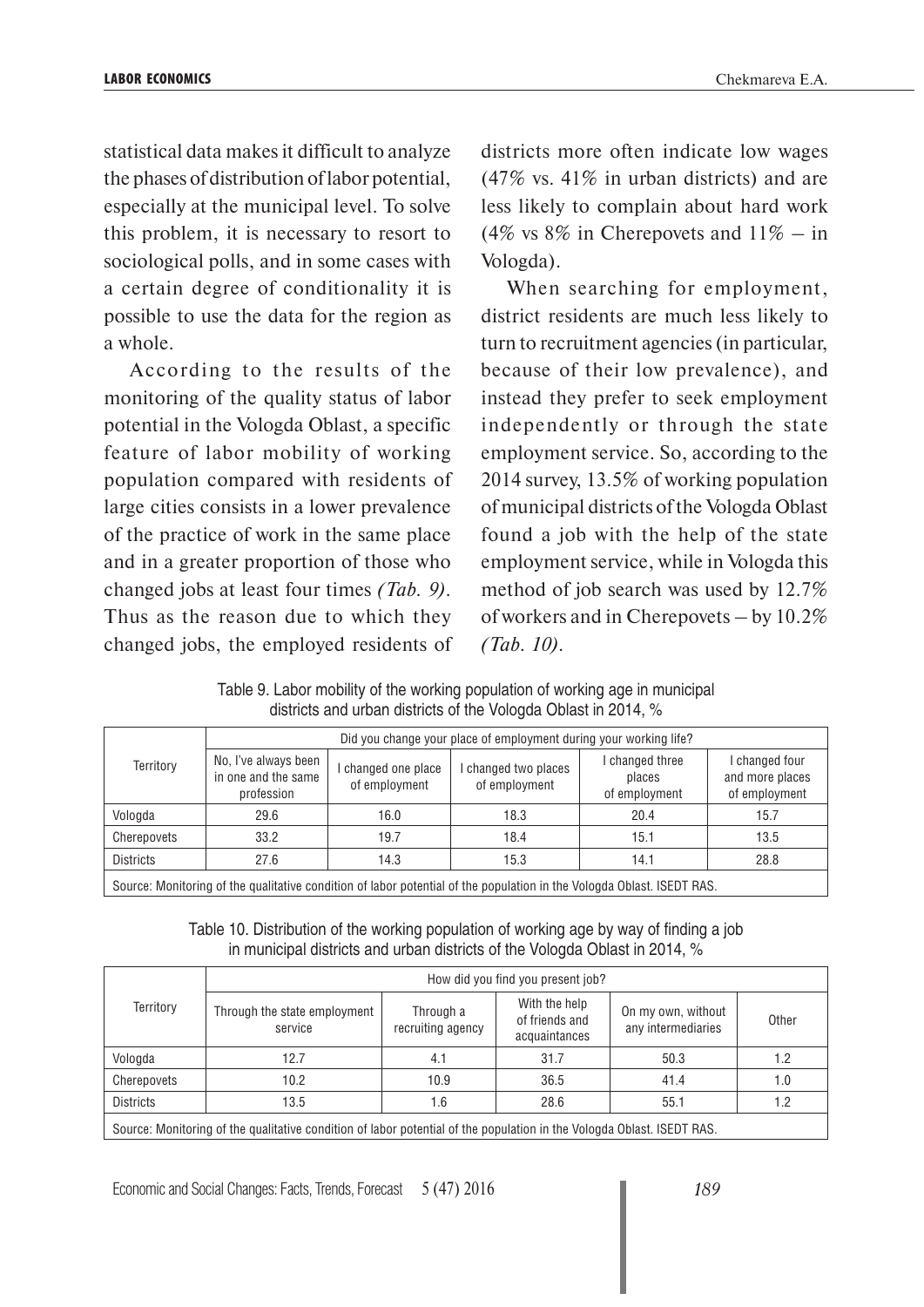If we consider the distribution of workers according to forms of ownership, we will notice the following feature: currently, only 35% of workers are employed at state or municipal enterprises in the districts. For comparison: in Vologda the figure is 10% higher – 45%, in Cherepovets – 34%. This similarity between the districts and the city of Cherepovets is not the only one. There is another one: the proportion of working professions in Cherepovets and districts is 48%, while in Vologda – only 27%. Thus, regardless of territory, the proportion of people working within their obtained specialty in the districts and urban districts of the Vologda Oblast is approximately 60% of the number of employees who have obtained a specialty. That is, about 40% of employees work not within their obtained specialty. This indicated the presence of significant problems in the formation and allocation of labor resources, and raises a question of efficiency of labor potential utilization.

**Use of labor potential.** The use (or implementation) is the final phase of the reproductive movement of labor potential. The rate of registered unemployment (Tab. 11) is often wrongly applied as an indicator of the rate of utilization of labor potential of the territory.

Actually, this figure reflects not the level of utilization of labor capacity of society, but the level of under-utilization of labor force. The estimate of employment rate of working age population – the main indicator of the degree of utilization of the

quantitative aspect of labor potential  $-$  is not carried out for the municipal districts by the Federal State Statistics Service.

In order to assess the extent to which the people implement their qualities and skills in a specific labor activity in the framework of the monitoring of labor potential we have developed a special methodology based on the unit of questions, "How much do you "commit yourself" to work? To what extent do you use your qualities and skills?" Having applied this methodology, we obtained an indicator that reflects the percentage by which the quality of labor potential is implemented – a kind of equivalent of the level of employment showing the percentage by which the amount of labor potential is implemented. The indicator calculated in this way was conventionally called the level of implementation of labor potential quality [15].

Currently, the population of the Vologda Oblast mostly uses social skills in *(Tab. 12)*, which, in our opinion, is connected with the development of the services sector. Creativity (resourcefulness, ability to solve unfamiliar tasks, etc.) and the need for achievement (desire for promotion, initiative and entrepreneurship) are used least of all according to people's assessments.

Among the oblast's territories, its municipal districts have the lowest level of implementation of the majority of components of labor potential quality. That is, in the regions of the Vologda Oblast,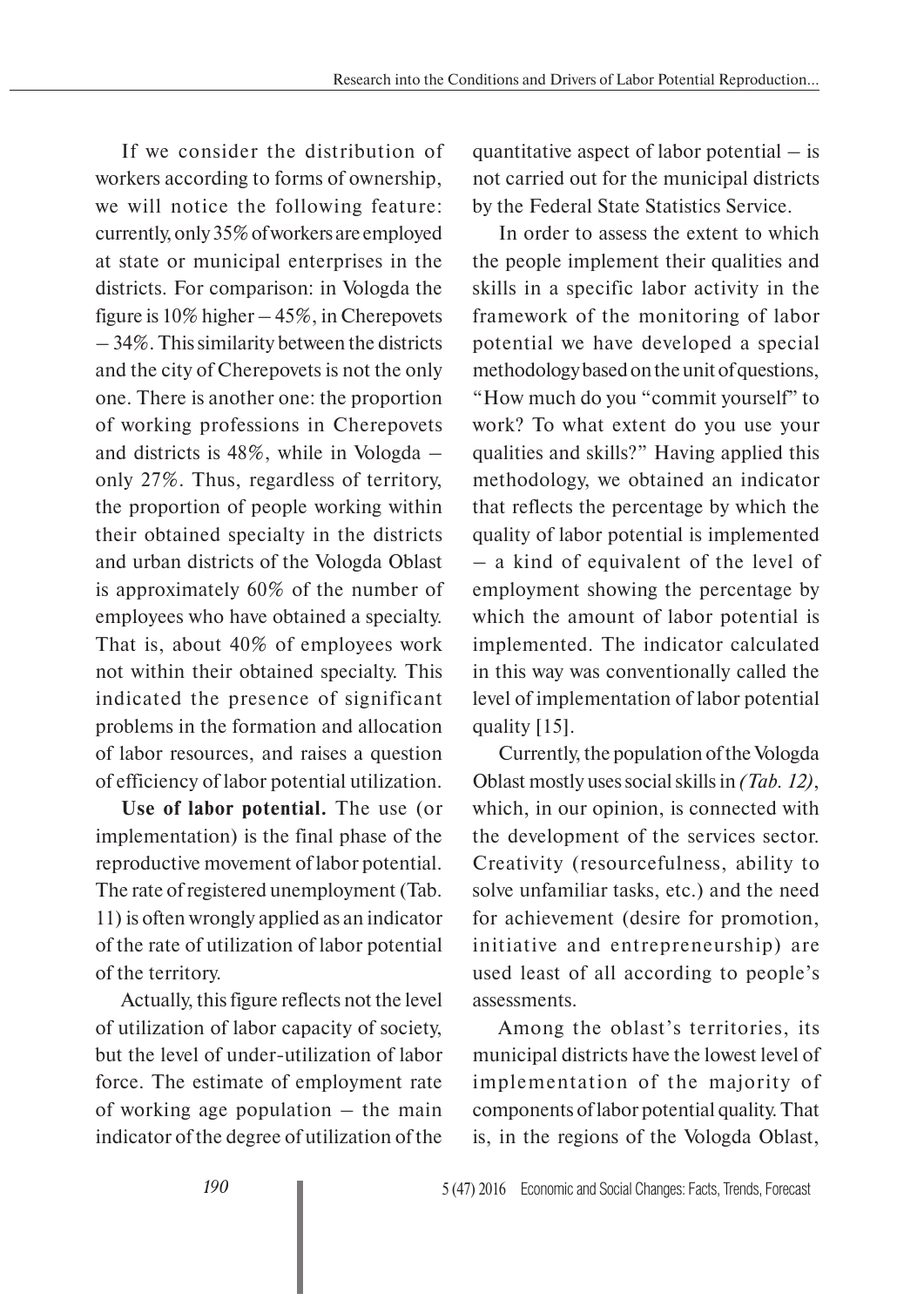| Municipal district /<br>urban district | 2000 | 2005 | 2009 | 2010 | 2011 | 2012 | 2013 | 2014 |
|----------------------------------------|------|------|------|------|------|------|------|------|
| Sheksninsky                            | 2.2  | 1.5  | 2.1  | 1.7  | 1.0  | 0.8  | 0.7  | 0.6  |
| Vologodsky                             | 3.0  | 2.5  | 3.0  | 2.3  | 1.8  | 1.2  | 0.9  | 0.9  |
| Vologda                                | 1.3  | 0.9  | 3.1  | 2.0  | 1.4  | 1.1  | 0.8  | 0.9  |
| Totemsky                               | 1.9  | 2.2  | 3.2  | 2.5  | 1.6  | 1.4  | 1.1  | 1.1  |
| Cherepovetsky                          | 0.3  | 0.7  | 3.5  | 1.8  | 1.3  | 1.2  | 1.1  | 1.1  |
| Cherepovets                            | 0.9  | 0.7  | 4.1  | 2.0  | 1.4  | 1.1  | 1.1  | 1.1  |
| Nyuksensky                             | 1.7  | 1.7  | 2.9  | 2.6  | 1.1  | 1.0  | 1.5  | 1.3  |
| Babaevsky                              | 1.5  | 2.4  | 2.8  | 2.2  | 1.4  | 1.1  | 1.0  | 1.4  |
| Babushkinsky                           | 1.1  | 1.9  | 2.7  | 2.0  | 1.4  | 1.6  | 1.9  | 1.4  |
| Ust-Kubinsky                           | 7.4  | 2.0  | 2.5  | 2.2  | 1.7  | 1.3  | 1.6  | 1.6  |
| Kharovsky                              | 2.5  | 4.0  | 3.1  | 4.4  | 3.4  | 2.0  | 1.8  | 1.6  |
| Vozhegodsky                            | 2.7  | 4.3  | 3.5  | 3.7  | 2.9  | 1.9  | 1.3  | 1.7  |
| Nikolsky                               | 1.5  | 1.8  | 2.3  | 1.9  | 1.9  | 1.5  | 1.7  | 1.7  |
| Sokolsky                               | 1.6  | 1.8  | 5.6  | 2.8  | 2.0  | 1.5  | 1.1  | 1.7  |
| Verkhovazhsky                          | 1.3  | 3.6  | 3.6  | 2.8  | 2.2  | 2.6  | 2.0  | 1.8  |
| Kaduysky                               | 2.5  | 2.9  | 3.9  | 2.9  | 2.4  | 1.8  | 1.4  | 1.8  |
| Tarnogsky                              | 1.5  | 2.2  | 2.5  | 1.8  | 1.6  | 1.5  | 1.7  | 1.8  |
| Gryazovetsky                           | 3.7  | 3.1  | 5.9  | 3.8  | 2.6  | 2.0  | 1.7  | 1.9  |
| Kichm.-Gorodetsky                      | 1.3  | 1.9  | 3.3  | 2.0  | 2.2  | 2.4  | 1.7  | 1.9  |
| Syamzhensky                            | 3.0  | 3.6  | 3.9  | 3.8  | 2.6  | 2.0  | 1.7  | 1.9  |
| Vashkinsky                             | 2.7  | 4.2  | 3.6  | 3.3  | 2.6  | 1.5  | 1.7  | 2.0  |
| Kirillovsky                            | 2.0  | 3.5  | 3.3  | 3.9  | 2.7  | 2.2  | 1.8  | 2.0  |
| Velikoustyugsky                        | 2.1  | 4.4  | 5.3  | 3.2  | 2.2  | 3.1  | 2.5  | 2.3  |
| Ustyuzhensky                           | 4.0  | 3.7  | 3.4  | 3.4  | 3.2  | 2.6  | 2.0  | 2.4  |
| Chagodoshchensky                       | 3.6  | 6.6  | 4.9  | 3.2  | 2.9  | 2.5  | 6.5  | 2.4  |
| Vytegorsky                             | 1.4  | 3.9  | 3.5  | 2.6  | 2.7  | 2.6  | 2.3  | 2.5  |
| Belozersky                             | 3.0  | 2.9  | 4.3  | 3.6  | 3.0  | 2.5  | 2.4  | 2.6  |
| Mezhdurechensky                        | 2.6  | 3.0  | 4.4  | 3.7  | 3.4  | 3.2  | 2.7  | 2.6  |

Table 11. Registered unemployment rate in municipal districts and urban districts of the Vologda Oblast, in % to economically active population\*

\* Sorted by the data for 2014 by increase in unemployment level.

Source: *Munitsipal'nye raiony i gorodskie okruga Vologodskoi oblasti. Sotsial'no-ekonomicheskie pokazateli. 2000–2014: stat. sb.*[Municipal districts and urban districts of the Vologda Oblast. Socio-economic indicators. 2000-2014: statistics collection]. Vologdastat. Vologda, 2015. 307 p. P. 24.

there is such a situation when the low quality of labor potential is accompanied by low level of its implementation in work activity, that is, in our opinion, a very negative phenomenon. Residents of the city of Cherepovets are leaders in the implementation of labor potential.

As we seen, the low level of labor potential utilization in municipal districts of the Vologda Oblast is a natural result of problems that have accumulated in the formation and distribution of labor potential. The source of these problems and their underlying causes should be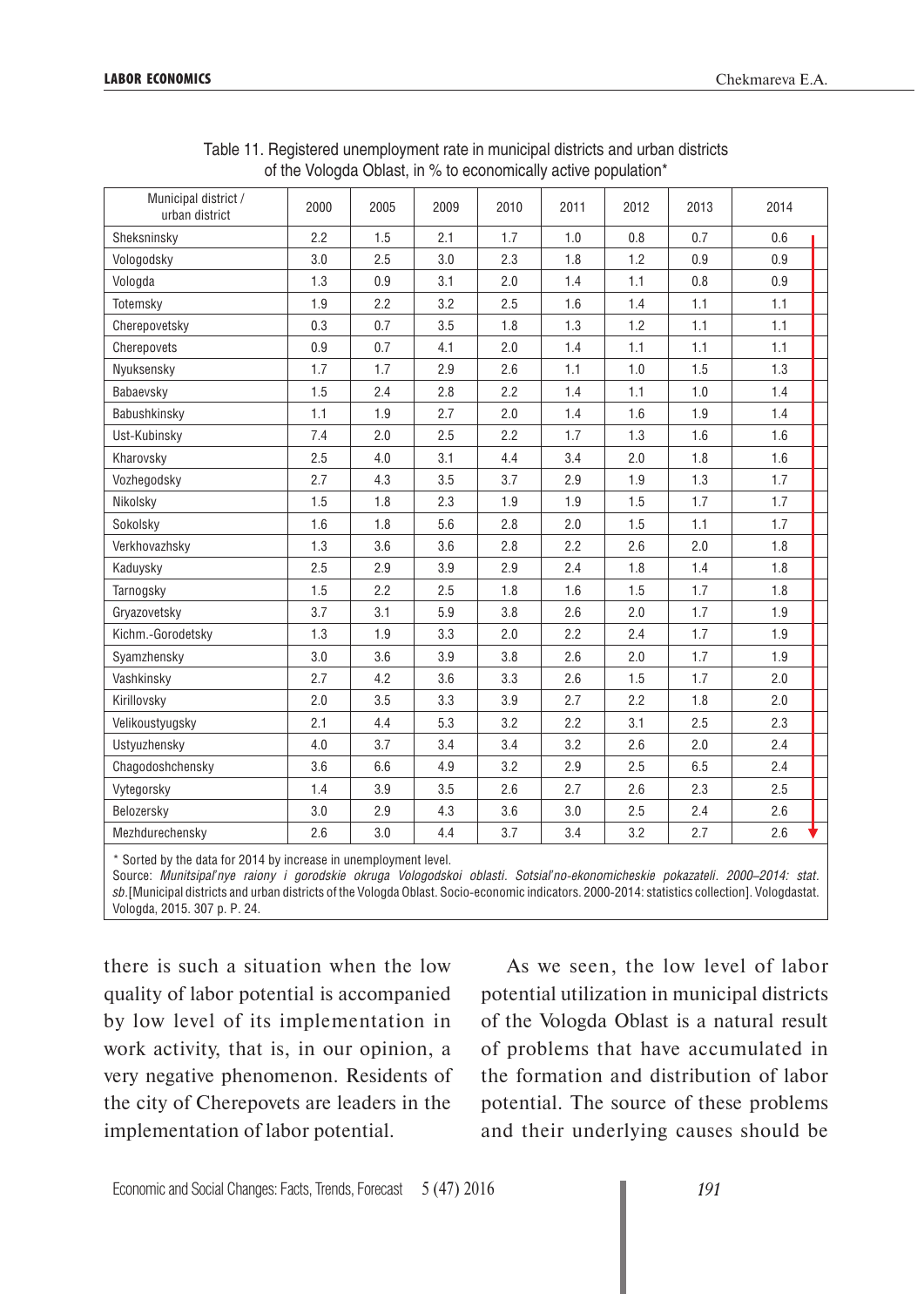| $\frac{1}{2}$                                                                                                          |                    |                  |                        |                       |                  |                   |                |                         |         |  |
|------------------------------------------------------------------------------------------------------------------------|--------------------|------------------|------------------------|-----------------------|------------------|-------------------|----------------|-------------------------|---------|--|
| Territory                                                                                                              | Property           |                  |                        |                       |                  |                   |                |                         |         |  |
|                                                                                                                        | Physical<br>health | Mental<br>health | Cognitive<br>potential | Creative<br>potential | Social<br>skills | Cultural<br>level | Moral<br>level | Need for<br>achievement | Average |  |
| Vologda                                                                                                                | 78.0               | 81.7             | 80.1                   | 71.5                  | 83.2             | 82.5              | 81.8           | 71.0                    | 78.7    |  |
| Cherepovets                                                                                                            | 79.4               | 82.0             | 82.3                   | 71.3                  | 84.2             | 80.7              | 81.5           | 73.0                    | 79.3    |  |
| <b>Districts</b>                                                                                                       | 76.6               | 76.6             | 74.7                   | 72.6                  | 82.0             | 81.2              | 81.4           | 73.1                    | 77.3    |  |
| Source: Monitoring of the qualitative condition of labor potential of the population in the Vologda Oblast. ISEDT RAS. |                    |                  |                        |                       |                  |                   |                |                         |         |  |

Table 12. Level of implementation of labor potential quality in municipal districts and urban districts of the Vologda Oblast in 2014, %

searched at both the macro- and microlevels. The analysis of behavior of individual human agents living in the territory of a particular municipality is no less important than the analysis of the macroeconomic conditions and the environment for functioning of labor potential.

The analysis of labor potential reproduction and the consideration of the three successive phases of this process allow us to conclude that the structure of labor potential and trends in its formation, distribution and use in the municipal districts of the Vologda Oblast are extremely unfavorable. Since 2000, the population of working age in half of the districts of the oblast has reduced by more than a quarter. There is no full recovery and resumption of the functioning of labor potential: we are witnessing its narrowed reproduction. A feature of labor potential reproduction in the municipal districts consists in the substantial differentiation in age structure and rate of change of the number of working age population. Along with the decline in the amount of labor potential, the main problems of its reproduction in the districts include the reduction of creative potential and a significant gap between the actual level of development of qualities of working age population and job requirements. The reasons for these adverse changes require further research, but the main reason, in our opinion, is accurately formulated by scientists of the National Research University Higher School of Economics: "In the period of systemwide transformation a significant part of human capital inherited from the previous era has undergone partial or complete erosion, because under the new market conditions it actually turned out to be useless". [12, p. 24].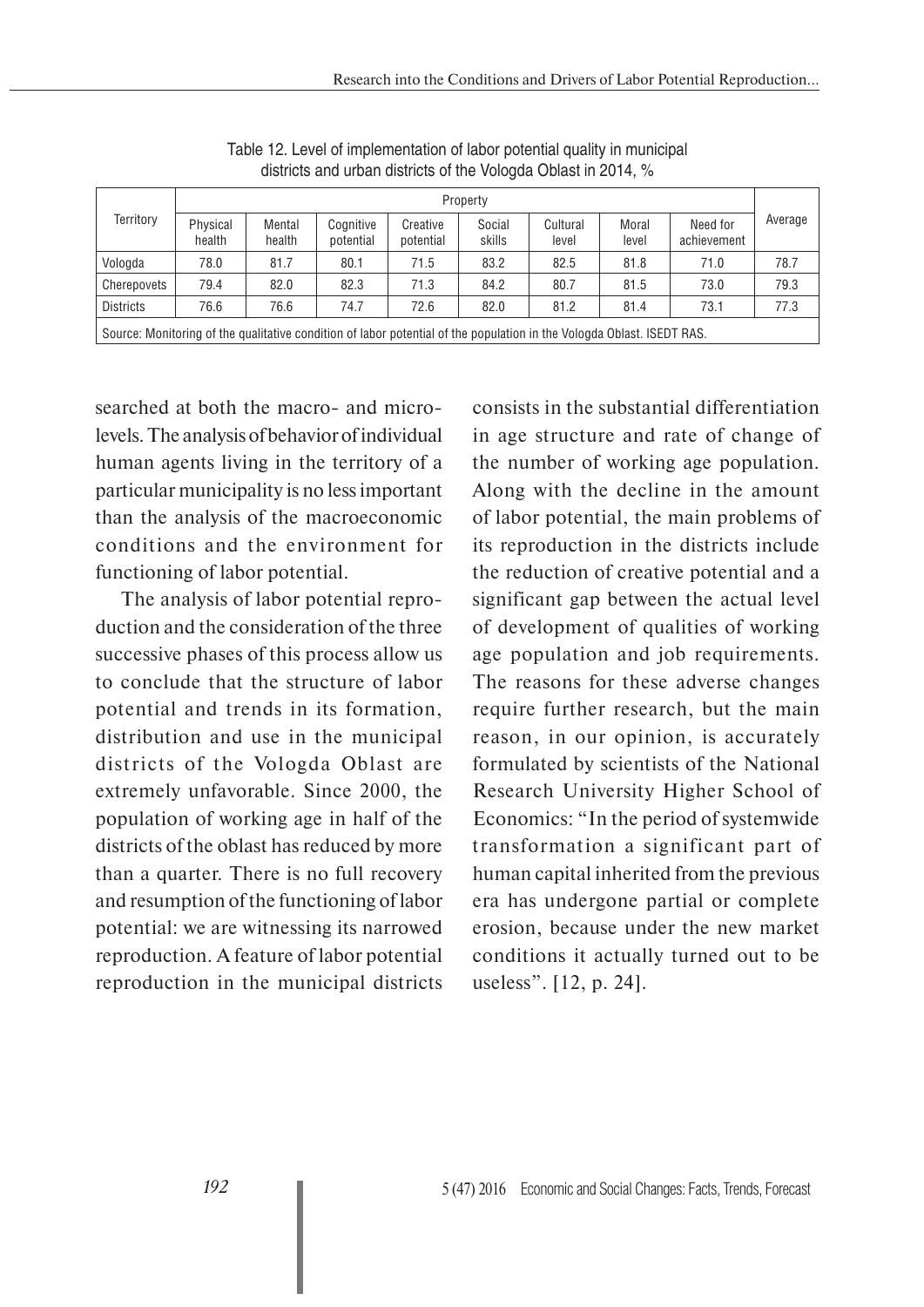# **References**

- 1. Gorshkov M.K. Rossiiskii mentalitet v sotsiologicheskom izmerenii [Russian mentality in sociological assessment]. *Sotsiologicheskie issledovaniya* [Sociological studies], 2008, no. 6, pp. 100-114. (In Russian).
- 2. Gulin K.A., Shabunova A.A., Chekmareva E.A. *Trudovoi potentsial regiona* [Labor potential of the region]. Vologda: ISERT RAN, 2009. 84 p. (In Russian).
- 3. Rimashevykaya N.M., Kopnina V.G. (Eds.). *Kachestvo naseleniya* [Population quality]. Moscow: ISEPN, 1993. 185 p. (In Russian).
- 4. Ilyin V.A., Smirnova N.A., Timofeeva Ya.B *Kachestvo trudovogo potentsiala naseleniya Vologodskoi oblasti* [Labor potential quality of the Vologda Oblast population]. Vologda: VNKTs TsEMI RAN, 1998. 76 p. (In Russian).
- 5. *Kontseptsiya ustoichivogo razvitiya sel'skikh territorii Rossiiskoi Federatsii na period do 2020 goda: utv. rasporyazheniem Pravitel'stva Rossiiskoi Federatsii ot 30 noyabrya 2010 g. № 2136-r* [The Concept of sustainable development of Russian rural areas up to 2020: approved by the RF Government decree no. *2136-r, dated 30th November, 2010*] Available at: http://www.mcx.ru/documents/ document/show/14914.77.htm. (In Russian).
- 6. Leonidova G.V., Chekmareva E.A. Opyt otsenki kachestva trudovogo potentsiala na regional'nom urovne [Labor potential quality assessment experience at the regional level]. *Chelovek i trud* [Man and labor], 2009, no. 12, pp. 30-33. (In Russian).
- 7. Marshalova A.S., Novoselov A.S. Problemy upravleniya sotsial'no-ekonomicheskim razvitiem munitsipal'nykh obrazovanii [Socio-economic development in municipal units: issues of governance]. *Region: ekonomika i sotsiologiya* [Region: economy and sociology], 2009, no. 1, pp. 167-179. (In Russian).
- 8. Maslova I.S. *Trudovoi potentsial sovetskogo obshchestva: voprosy teorii i metodologii issledovaniya* [Labor potential of the Soviet society: theoretical issues and research methodology]. Moscow, 1987. 32 p. (In Russian).
- 9. Pankratov A.S. *Trudovoi potentsial: sotsial'no-ekonomicheskie aspekty upravleniya protsessom ego*  vosproizvodstva: dis. v vide nauch. dokl. na soisk. uch. st. d.e.n.: 08.00.05 [Socio-economic aspects of labor potential reproduction management: Doctor of Economics dissertation in the form of a scientific report: 08.00.05]. Moscow, 1993. 60 p. (In Russian).
- 10. Shabunova A.A. (Ed.), Leonidova G.V., Ustinova K.A., Popov A.V., Panov A.M., Golovchin M.A., Solov'eva T.S., Chekmareva E.A. *Problemy effektivnosti gosudarstvennogo upravleniya. Chelovecheskii kapital territorii: problemy formirovaniya i ispol'zovaniya: monografiya* [Issues of public administration effectiveness. Human capital of the territory: problems of accumulation and exploitation: monagraph]. Vologda: ISERT RAN, 2013. 184 p. (In Russian).
- 11. Rimashevskaya N.M. O metodologii opredeleniya kachestvennogo sostoyaniya naseleniya [About the methodology for population's quality assessment]. *Demografiya i sotsiologiya* [Demography and sociology], 1993, no. 6, pp. 7-21. (In Russian).
- 12. Gimpel'son V.E., Kapelyushnikov R.I. *Rossiiskii rabotnik: obrazovanie, professiya, kvalifikatsiya: monografiya* [Russian employee: education, profession and qualifications]. Moscow: GU-VShE, 2011. 574 p. (In Russian).
- 13. Toksanbaeva M.S. *Sotsial'no-ekonomicheskie faktory vosproizvodstva trudovogo potentsiala v sovremennoi Rossii: avtoref. dis. na soisk. uch. st. d.e.n.: 08.00.05* [Socio-economic labor potential reproduction factors in modern Russia: abstract from the Doctor of Economics dissertation: 08.00.05]. Moscow, 2007. 40 p. (In Russian).